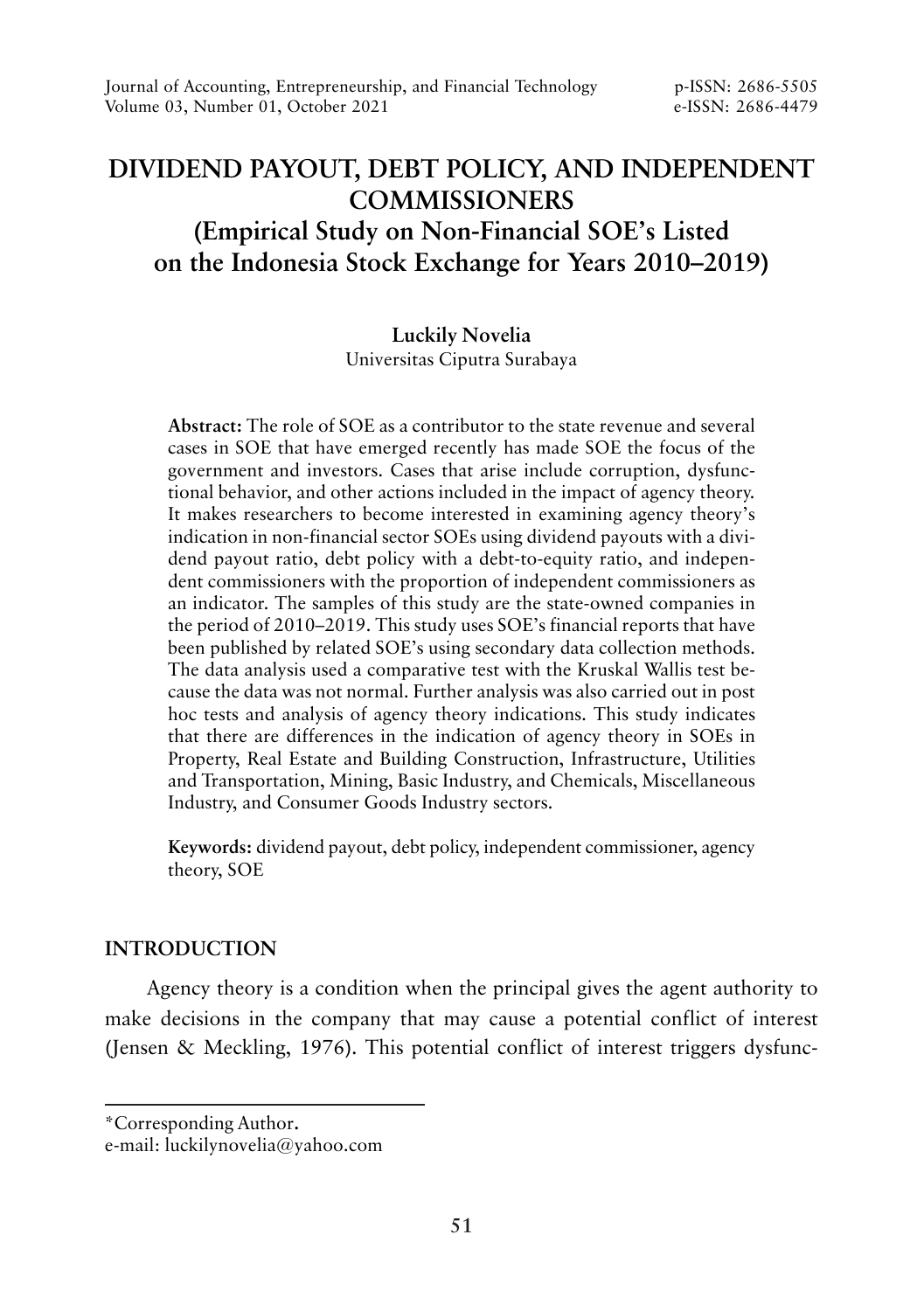tional behavior, which leads to company losses. A potential conflict of interest in the relationship between principal and agent is the possibility that the agent does not act and make decisions in the principal's best interests but is more concerned with his personal interests (Bosse & Phillips, 2016). These support human nature's assumptions, namely self-interest, bounded rationality, and risk-averseness (Eisenhardt, 1989). One of agency conflicts' impacts is earnings management carried out by agents due to information asymmetry between the principal-agent (Mulumbot & Sumanti, 2020). According to Dewi & Latrini (2016), in ASEAN countries, Indonesia is at the first level in practicing earnings management. It supports the case for large-scale earnings management revealed by the Capital Market and Financial Institution Supervisory Agency. Like the cases of PT Kimia Farma Tbk., PT Indofarma Tbk., PT Timah (Persero), and PT Garda Tujuh Buana Tbk. which caused losses to principals from billions to trillions of rupiah (Abduh & Ruslanti, 2018). This study uses non-financial state-owned enterprises as the object of research due to the role of SOE as a source of state revenue (Law of Republic Indonesian No. 19 of 2003). The emergence of SOE cases related to agency theory, such as corruption cases and dysfunctional behavior, strengthens the reasons for using SOE as the object of research.

This study aims to determine differences in the indication of agency theory using three indicators, namely dividend payout with a dividend payout ratio, debt policy with a debt-to-equity ratio, and independent commissioners with the proportion of independent commissioners from the information obtained from the financial statements of non-financial SOEs within the period of 2010-2019. This study also aims to determine which sectors and SOEs have the highest indication. This study does not use the financial sector because there are differences in characteristics and regulations in the financial sector. There are three hypotheses used in this study, namely:

- $H<sub>1</sub>$ : Based on dividend payouts, the indications of agency theory in SOE in Property, Real Estate and Building Construction, Infrastructure, Utilities, and Transportation, Mining, Basic Industry, and Chemicals, Miscellaneous Industry, and Consumer Goods Industry are different
- $\rm{H}_{2}$ : Based on the debt policy, the indications of agency theory in the SOE sector of Property, Real Estate and Building Construction, Infrastructure, Utilities,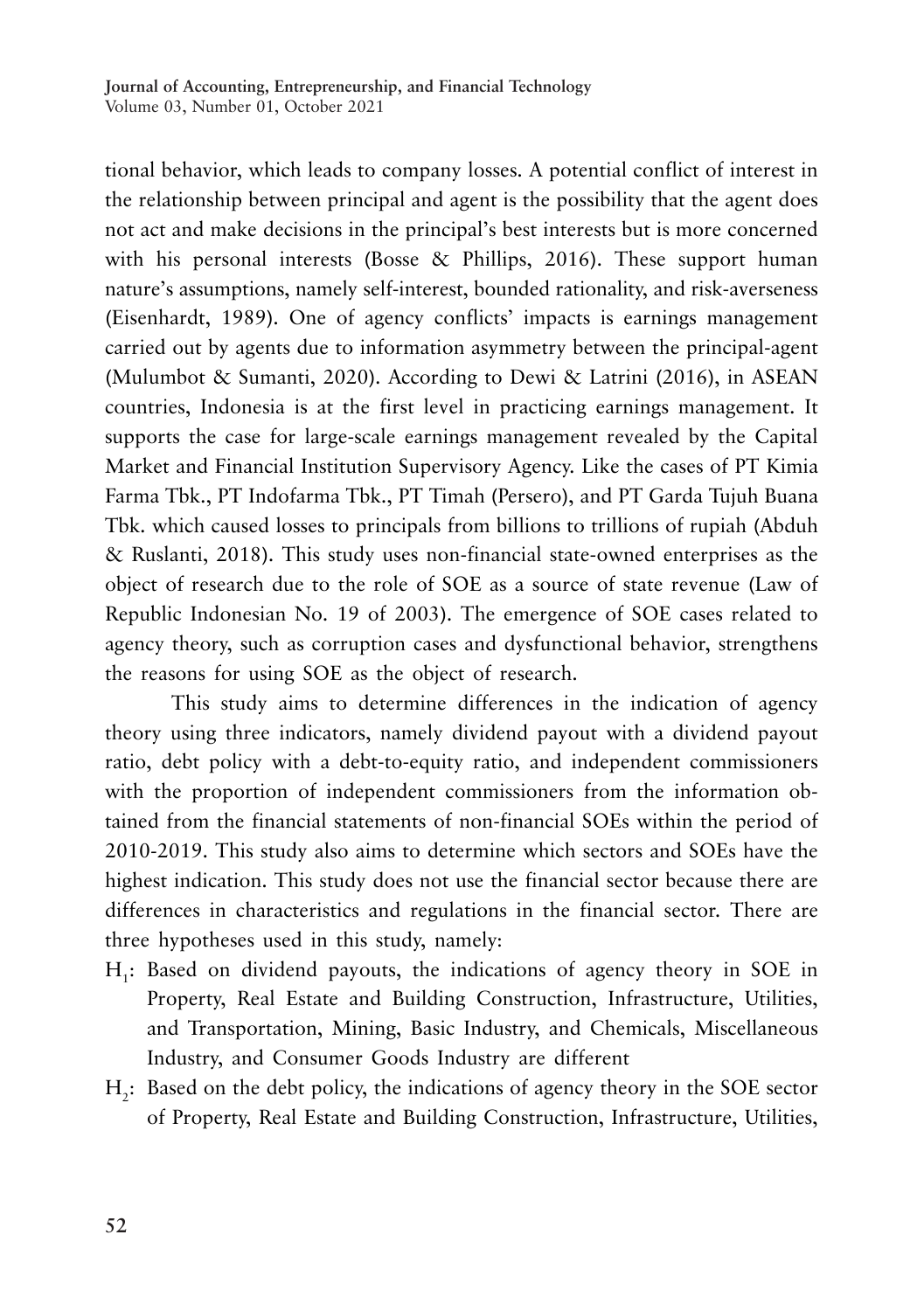and Transportation, Mining, Basic Industry, and Chemicals, Miscellaneous Industry, and Consumer Goods Industry are different

H<sub>3</sub>: Based on the proportion of independent commissioners, the indications agency theory in property, Real Estate and Building Construction, Infrastructure, Utilities and Transportation, Mining, Basic Industry, and Chemicals, Miscellaneous Industry, and Consumer Goods Industry are different

### **METHOD**

This study used a quantitative approach, and the data used in this study is data pooling. Data Pooling is a combination of time-series and cross-section data (Ghozali, 2018). This study's data are sourced from the financial statements from the 2010-2019 period of SOE listed on the IDX and those that have been published on the related SOE website. This study uses a ratio scale.

#### **Population and Sample**

The population used in this research is non-financial SOEs listed on the IDX in the period of 2010–2019 (Sugiyono, 2017). This study uses the entire population that has been determined. There are 20 non-financial SOEs listed on the IDX, and the amount of data used is 187 data.

### **Operational Definition and Variable Measurement**

### **Dividend payouts**

Dividend payout determines the amount of profit to be distributed to shareholders as dividends and the amount of profit to be retained for reinvestment (Rahmawati, 2017). Dividend payouts lead to a decrease in agency conflicts (Panda & Leepsa, 2017). This theory argues that dividends can be used as a tool to reduce agency conflicts in companies by reducing free cash flow and forcing management to enter the capital market for financing (Jensen, 1986). Dividend payouts lead-free cash flow to be reduced, allowing the company to seek external equity for project funding (Liviani et al., 2016). Companies with a high level of free cash flow could spend unnecessary expenses, causing inefficiency in the company (Lai et al., 2020). Therefore, if the company's free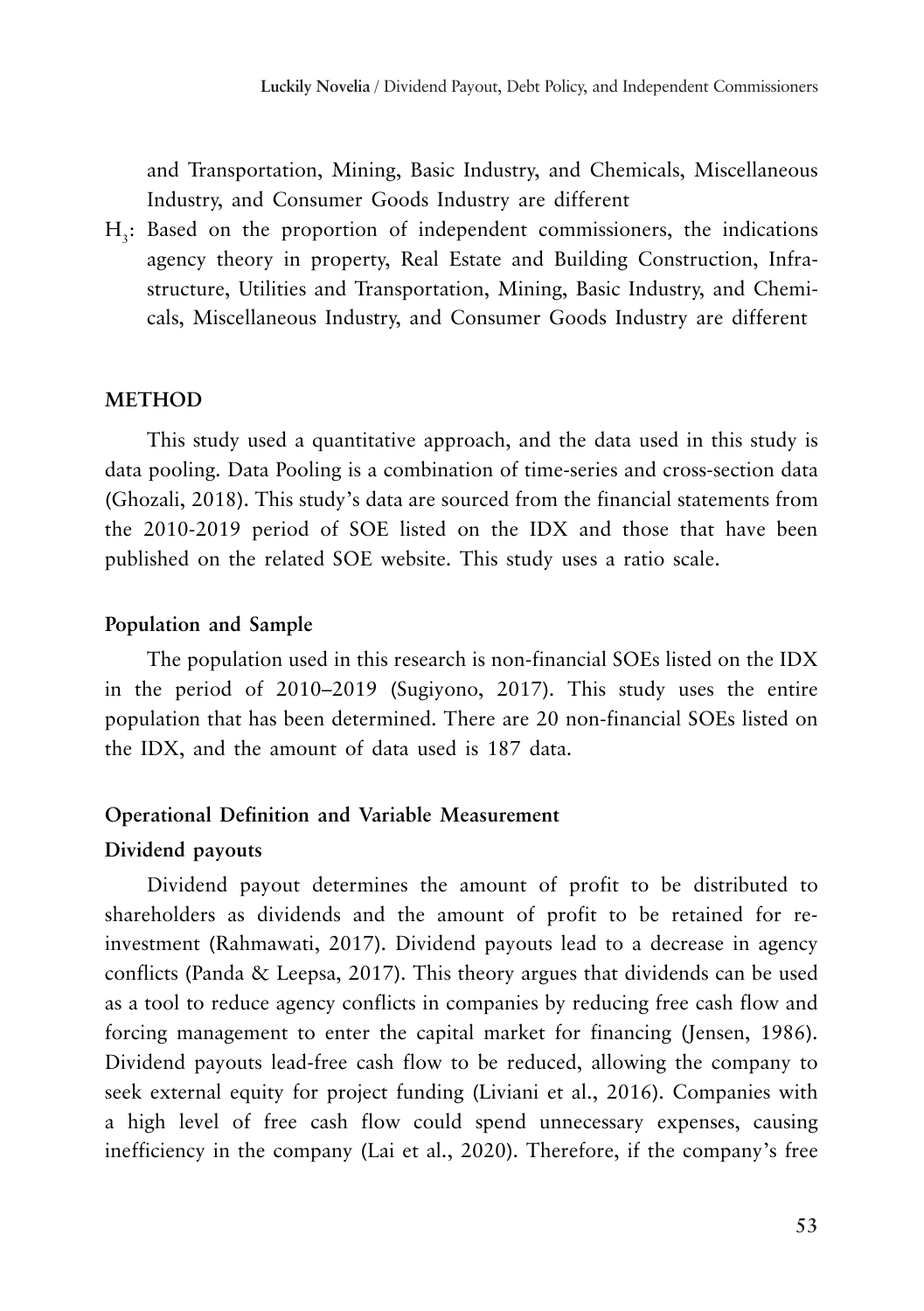cash flow is high, but the company's dividends are low, or the company does not distribute dividends, the agency theory can be indicated. According to Farzan (2017), analysts categorize the dividend payout ratio into 7 categories, namely into loss-making (less than 0 percent), good  $(0 - 35$  percent), healthy  $(35-55)$ percent), high (55–75 percent), very high (75–95 percent), unsustainable (95– 150 percent), and very unsustainable (more than 150 percent). The calculation model used is as follows:

> $\text{DPR} = \frac{\text{Dividend Per Share}}{\text{Earning Per Share}}$  $FCF =$  Operating Cash Flow - Investing Cash Flow

### **Debt Policy**

A debt policy is a policy for companies to determine the amount of debt to remain stable (Wijaya & Wardani, 2017). The use of debt can reduce agency conflicts. That is because agents are more careful in making investment decisions. After all, an agent should return the principal and interest arising from the use of debt (Jensen & Meckling, 1976). Wijaya & Wardani (2017) stated that when an agent fails to pay off his obligations, it can affect his reputation and career. Companies with high free cash flow tend to increase their debt (Nanggala, 2020). It is done to reduce the existing free cash flow by going into debt. Companies can reduce agency costs due to the transfer of monitoring to external parties, namely creditors (Linda et al., 2017). Therefore, a company with a high free cash flow which is not taking a debt policy or having a low debt policy indicates agency theory because it could trigger agency conflicts. According to Kusumawati & Wardani (2019), analysts consider that a good level of the debt-to-equity ratio is less than or equal to 100 percent or one time. The greater the DER, it can be said that the agent uses more debt for financing. The calculation model used is as follows:

 $DER = \frac{Total Liabilities}{Total Equity}$ 

#### **Independent Commissioner**

An independent commissioner is a person who is not affiliated with the controlling shareholder and functions to oversee management (Hunardy &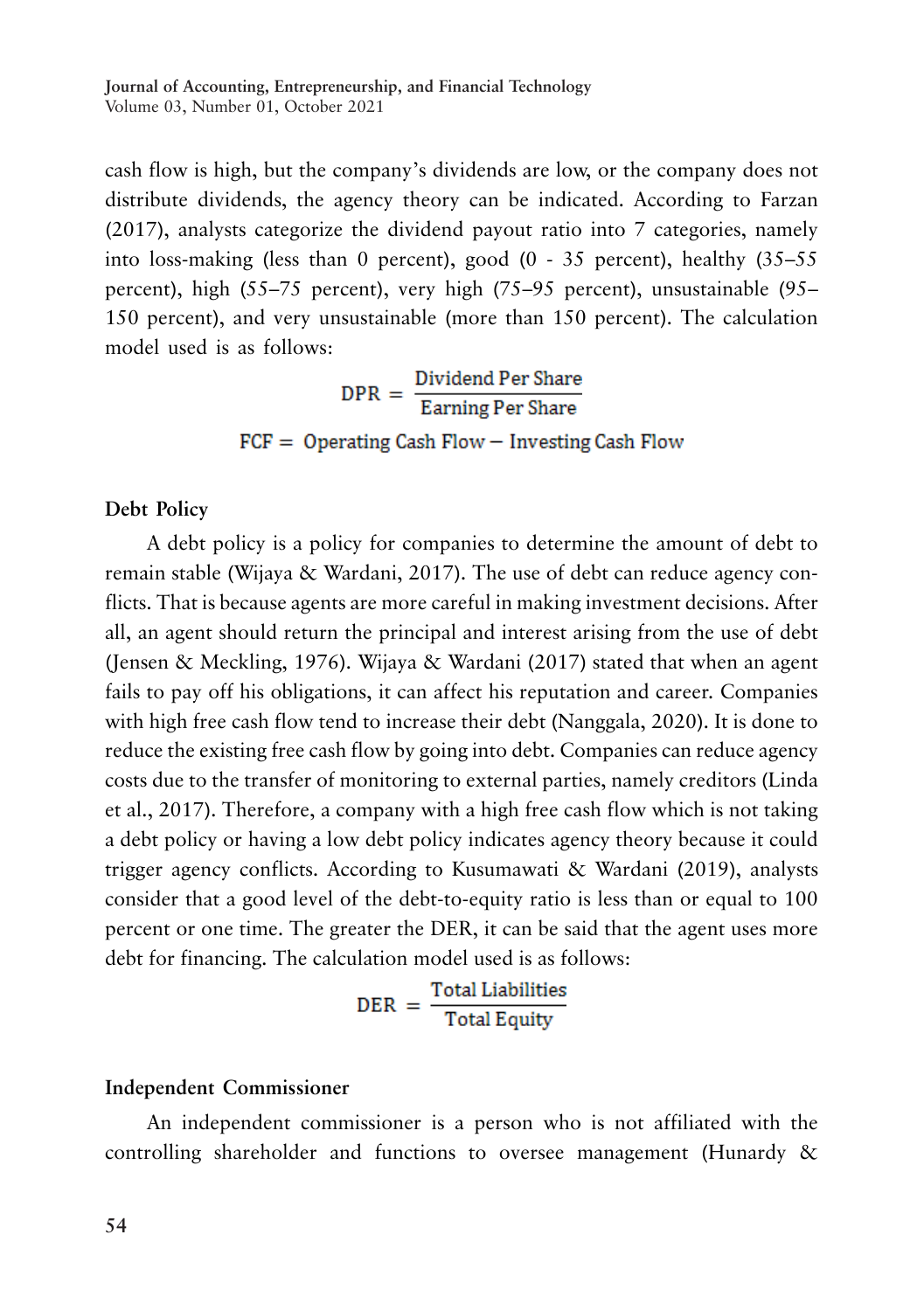Tarigan, 2017). Based on Anggraeni's research (2020), the existence of independent commissioners is regulated in the provisions of the Jakarta Stock Exchange (BEJ) Listing Regulation number IA regarding the General Provisions for Listing of Equity Securities on the Exchange, which took effect from 1 July 2000 or the requirements from Bapepam-LK that listed companies on the IDX must meet the requirement for the number of independent commissioners to be at least 30% of the total number of commissioners. This is in line with qa statement by Jensen & Meckling (1976), higher the proportion of independent commissioners will reduce the chances of agency conflicts and the better the performance of independent commissioners in monitoring and controlling management. Therefore, if a company has a proportion of commissioners below 30%, then the company indicates agency theory because the functions of monitoring and controlling did not run optimally. The calculation model used is as follows:

## **Data Analysis Method**

This study uses dividend payouts, debt policy, and the proportion of independent commissioners as indicators of the occurrence of indication of agency theory in non-financial SOEs in the financial statements for the 2010– 2019 period in property, real estate, and building construction, infrastructure, utilities and transportation, mining, basic industry, and chemicals, miscellaneous industry, and consumer goods industry to perform different tests using One-way-ANOVA if the data distribution is normal and Kruskal Wallis if the data distribution is not normal.

## **RESULTS**

## **Descriptive Analysis**

|                    |     |       | Range Minimum Maximum |       | Mean    | <b>Std. Deviation</b> |
|--------------------|-----|-------|-----------------------|-------|---------|-----------------------|
| <b>DPR</b>         | 187 | 9.045 | -6.541                | 2.504 | .25952  | .638783               |
| <b>DER</b>         | 187 | 9.755 | .003                  | 9.758 | 1.71224 | 1.586884              |
| ICP                | 187 | .667  | .000                  | .667  | .32781  | .142555               |
| Valid N (Listwise) |     |       |                       |       |         |                       |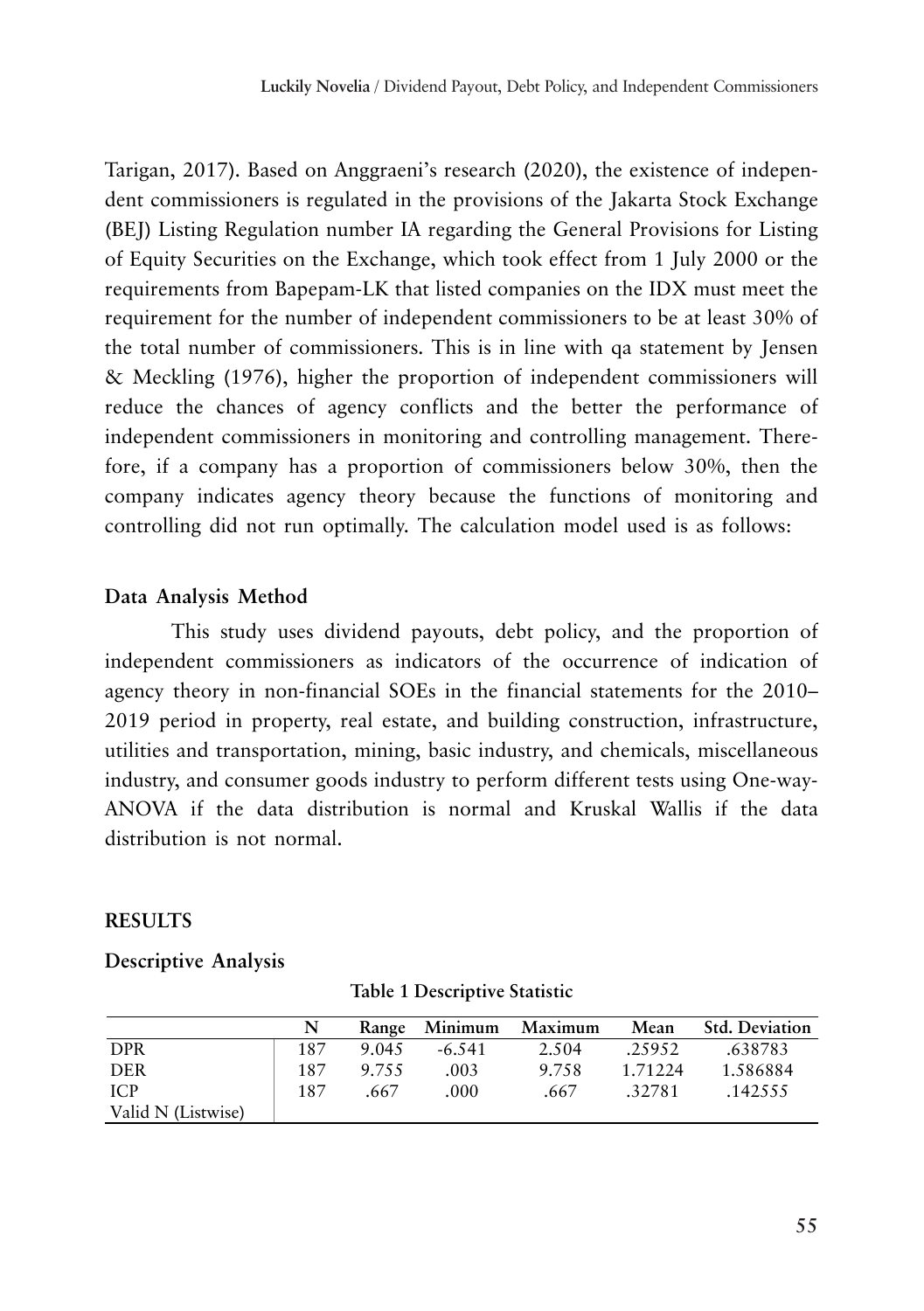In Table 1, there are 187 samples used in this study. It is known that the DPR indicator has a range of 9.045 from the difference between the maximum and minimum values. The minimum value of the DPR indicator of -6,541 comes from the DPR PT Kimia Farma in 2019 and is included in the category of into loss-making because the ratio is less than 0%. DPR with a negative value occurs because of negative earnings per share but still distributes dividends so that the company that loses the money has to pay dividends. The maximum value of the DPR indicator of 2.504 comes from the DPR PT Telkom Indonesia in 2013 and is included in the very unsustainable category because the ratio is more than 150%. This occurs because dividend payments per share are greater than earnings per share, so the company uses its cash reserves to pay the difference. The mean value of the DPR indicator is 0.25952, which is smaller than the standard deviation value of 0.638783 and thus indicating that the data is heterogeneous.

The DER indicator has a range of 9,755 from the difference between the maximum value and the minimum value. The minimum value of the DER indicator of 0.003 comes from PT Adhi Karya's DER in 2016 and is in the poor category because the ratio is less than 1 or 100%. This is because the company has debt that is smaller than the equity it has. The maximum value of the DER indicator of 9,758, which comes from PT Telkom Indonesia DER in 2010 which is in the good category because the ratio is more than 1 or 100%. This is because the debt they have is much greater than their equity. The mean value of 1.71224, which is greater than the standard deviation value of 1.586884, indicates that the data is homogeneous. For the ICP indicator, it has a range of 0.667 from the difference between the maximum and minimum values. The minimum value is 0,000, which means that there are no independent commissioners who served during that period. The maximum value is 0.667, which means that there is a 67% proportion of independent commissioners from the total board of commissioners. This is said to be good because it is more than the minimum rule, which is at least 30% for the proportion of independent commissioners. The mean value is 0.32781 which is greater than the standard deviation value of 0.142555 which indicates that the data is homogeneous.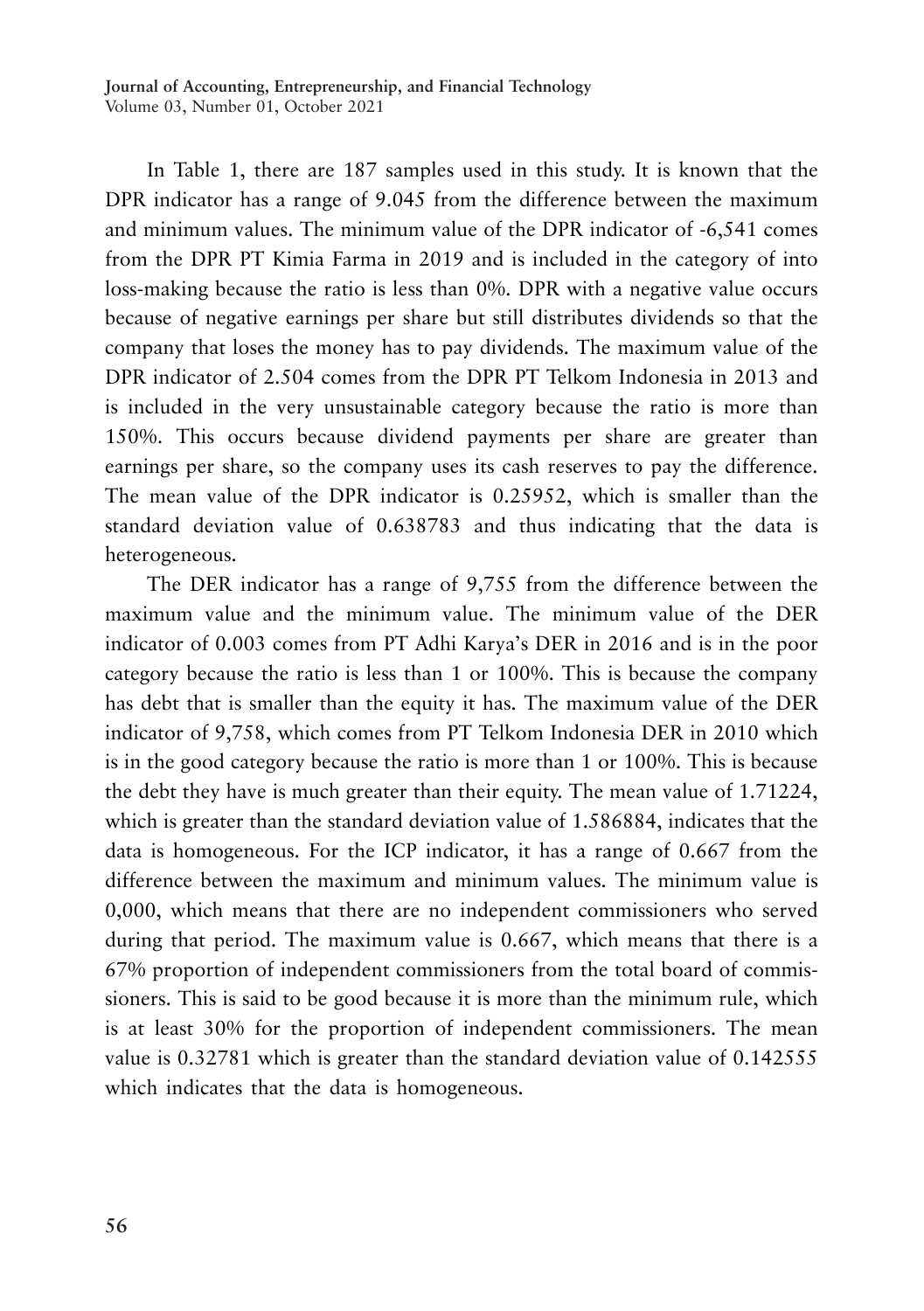### **Classic Assumption Test**

### **Normality**

|            | Kolmogorov-Smirnov                              |                  |    |      |
|------------|-------------------------------------------------|------------------|----|------|
|            |                                                 | <b>Statistic</b> | df | Sig. |
| DPR.       | Property, Real Estate and Building Construction | .182             | 46 | .001 |
|            | Infrastructure, Utilities and Transportation    | .254             | 40 | .000 |
|            | Mining                                          | .110             | 40 | .200 |
|            | Basic Industry and Chemicals                    | .234             | 41 | .000 |
|            | Miscellaneous Industry                          |                  | 10 |      |
|            | Consumer Goods Industry                         | .492             | 10 | .000 |
| DER.       | Property, Real Estate and Building Construction | .141             | 46 | .023 |
|            | Infrastructure, Utilities and Transportation    | .210             | 40 | .000 |
|            | Mining                                          | .227             | 40 | .000 |
|            | Basic Industry and Chemicals                    | .267             | 41 | .000 |
|            | Miscellaneous Industry                          | .117             | 10 | .200 |
|            | Consumer Goods Industry                         | .223             | 10 | .174 |
| <b>ICP</b> | Property, Real Estate and Building Construction | .259             | 46 | .000 |
|            | Infrastructure, Utilities and Transportation    | .259             | 40 | .000 |
|            | Mining                                          | .383             | 40 | .000 |
|            | Basic Industry and Chemicals                    | .226             | 41 | .000 |
|            | Miscellaneous Industry                          | .329             | 10 | .003 |
|            | Consumer Goods Industry                         | .263             | 10 | .049 |

#### **Table 2 Normality**

Based on Table 2, 13 normality test results have a significance level of  $\leq 0.05$ which means that the data is not normally distributed. From the DPR indicator, the test results that have abnormal data distribution are property, real estate and building construction, infrastructure, utilities and transportation, basic industry and chemicals, miscellaneous industry, and consumer goods industry. From the DER indicator, the test results that have abnormal data distribution are infrastructure, utilities and transportation, mining and basic industry, and chemicals. From the ICP indicator, the test results that have abnormal data distribution are property, real estate and building construction, infrastructure, utilities and transportation, mining, basic industry and chemicals, miscellaneous industry, and consumer goods industry. From the results of this test, it can be concluded that this research was continued using the Kruskal Wallis test (Kadir, 2015).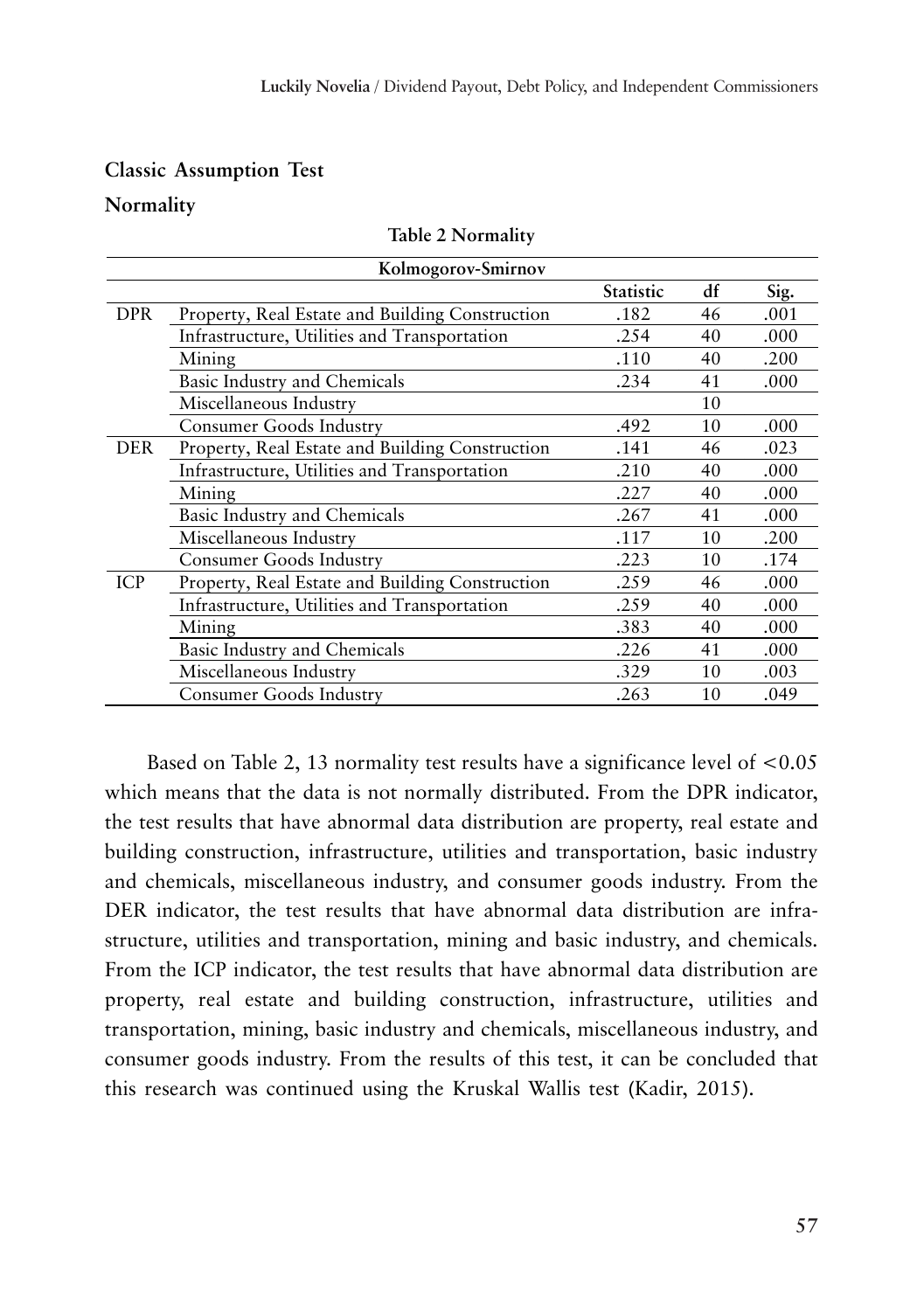### **Kruskal Wallis**

|                | <b>DPR</b> | <b>DER</b> | <b>ICP</b> |
|----------------|------------|------------|------------|
| Kruskal-Wallis | 28.058     | 90.219     | 19.796     |
| df             |            |            |            |
| Asymp. Sig     | .000       | .000       | $.001\,$   |

**Table 3 Kruskal Wallis**

Based on Table 3, all indicators have a significance value  $\lt 0.05$ , which means that there is a difference. The DPR indicator has a significance of 0.000, which means that there is a difference so that H1 is accepted. For the DER indicator, it has a significance of 0.000, which means that there is a difference so that H2 is accepted. For the ICP indicator, it has a significance of 0.001 which means that there is a difference so that H3 is accepted. From the results of the Kruskal Wallis test, it can be concluded that there are differences in indication of agency theory in BUMN in the property, real estate and building construction sector, infrastructure, utilities and transportation, mining, basic industry and chemicals, miscellaneous industry and consumer goods industry based on dividend payment indicators (DPR), debt policy (DER), and the proportion of independent commissioners (ICP). This difference occurs because each BUMN has different decisions on dividend payments, debt policies, and the proportion of independent commissioners in a certain period. After the Kruskal-Wallis test was carried out, the researcher conducted a post hoc follow-up test to find out in more detail the location of the differences that occurred in the data.

|            | Sample 1 – Sample 2                                                       | Adj.Sig |
|------------|---------------------------------------------------------------------------|---------|
| <b>DPR</b> | Miscellaneous Industry - Consumer Goods                                   | 1.000   |
|            | Miscellaneous Industry - Property, Real Estate, and Building Construction | .041    |
|            | Miscellaneous Industry - Basic Industry and Chemicals                     | .011    |
|            | Miscellaneous Industry – Infrastructure, Utilities, and Transportation    | .000    |
|            | Miscellaneous Industry – Mining                                           | .000    |
|            | Consumer Goods – Property, Real Estate, and Building Construction         | 1.000   |
|            | Consumer Goods – Basic Industry and Chemicals                             | 1.000   |
|            | Consumer Goods – Infrastructure, Utilities, and Transportation            | .491    |
|            | Consumer Goods – Mining                                                   | .474    |

### **Post-Hoc**

**Table 4 Post Hoc**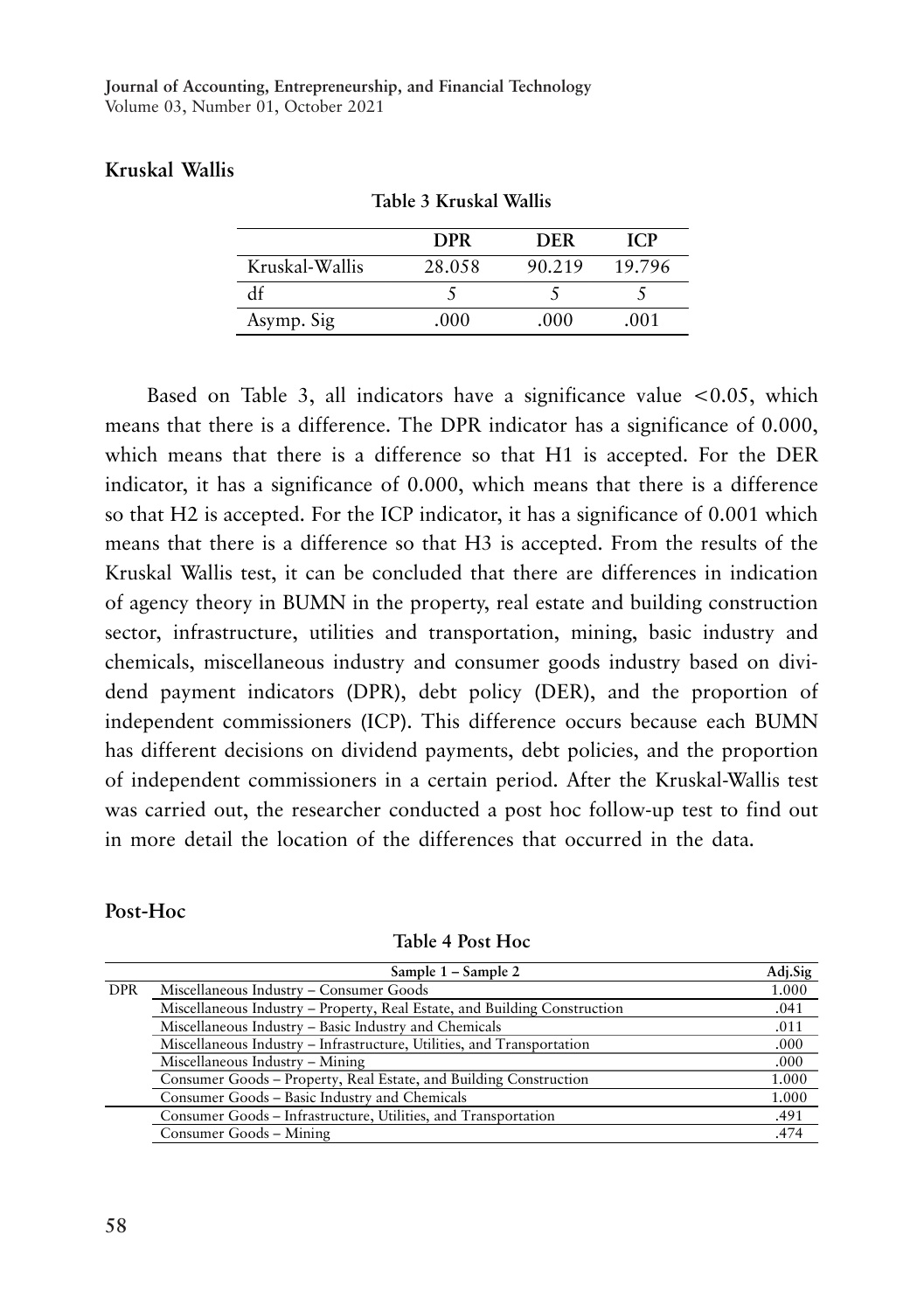|            | Property, Real Estate and Building Construction - Basic Industry and Chemicals                   | 1.000 |
|------------|--------------------------------------------------------------------------------------------------|-------|
|            | Property, Real Estate, and Building Construction – Infrastructure, Utilities, and Transportation | .215  |
|            | Property, Real Estate, and Building Construction – Mining                                        | .202  |
|            | Basic Industry and Chemicals - Infrastructure, Utilities, and Transportation                     | 1.000 |
|            | Basic Industry and Chemicals – Mining                                                            | 1.000 |
|            | Infrastructure, Utilities, and Transportation - Mining                                           | 1.000 |
| <b>DER</b> | Mining - Consumer Goods                                                                          | 1.000 |
|            | Mining - Basic Industry and Chemicals                                                            | 1.000 |
|            | Mining - Miscellaneous Industry                                                                  | .136  |
|            | Mining - Infrastructure, Utilities, and Transportation                                           | .000  |
|            | Mining - Property, Real Estate, and Building Construction                                        | .000  |
|            | Consumer Goods - Basic Industry and Chemicals                                                    | 1.000 |
|            | Consumer Goods - Miscellaneous Industry                                                          | 1.000 |
|            | Consumer Goods – Infrastructure, Utilities, and Transportation                                   | .343  |
|            | Consumer Goods – Property, Real Estate, and Building Construction                                | .000  |
|            | Basic Industry and Chemicals - Miscellaneous Industry                                            | .588  |
|            | Basic Industry and Chemicals - Infrastructure, Utilities, and Transportation                     | .005  |
|            | Basic Industry and Chemicals – Property, Real Estate, and Building Construction                  | .000  |
|            | Miscellaneous Industry - Infrastructure, Utilities, and Transportation                           | 1.000 |
|            | Miscellaneous Industry – Property, real Estate, and Building Construction                        | .202  |
|            | Infrastructure, Utilities, and Transportation – Property, Real Estate, and Building Construction | .004  |
| ICP        | Miscellaneous Industry – Basic Industry and Chemicals                                            | .688  |
|            | Miscellaneous Industry - Mining                                                                  | .408  |
|            | Miscellaneous Industry - Infrastructure, Utilities, and Transportation                           | .020  |
|            | Miscellaneous Industry – Property, Real Estate, and Building Construction                        | .006  |
|            | Miscellaneous Industry - Consumer Goods                                                          | .030  |
|            | Basic Industry and Chemicals - Mining                                                            | 1.000 |
|            | Basic Industry and Chemicals - Infrastructure, Utilities, and Transportation                     | .776  |
|            | Basic Industry and Chemicals – Property, Real Estate, and Building Construction                  | .186  |
|            | Basic Industry and Chemicals - Consumer Goods                                                    | .822  |
|            | Mining – Infrastructure, Utilities, and Transportation                                           | 1.000 |
|            | Mining – Property, Real Estate, and Building Construction                                        | .498  |
|            | Mining - Consumer Goods                                                                          | 1.000 |
|            | Infrastructure, Utilities, and Transportation – Property, Real Estate, and Building Construction | 1.000 |
|            | Infrastructure, Utilities, and Transportation - Consumer Goods                                   | 1.000 |
|            | Property, Real Estate, and Building Construction - Consumer Goods                                | 1.000 |

g

From Table 4, it is known in detail that 13 pairs have indications of differences in agency theory after the post hoc test. This can be seen from the significance level  $< 0.05$ . For the DPR indicator, the pairs that have differences include miscellaneous industry - property, real estate, and building construction, miscellaneous industry - basic industry and chemicals, miscellaneous industry infrastructure, utilities, and transportation, miscellaneous industry - mining. For the DER indicator, pairs that have differences include mining - infrastructure, utilities, and transportation, mining - property, real estate, and building construction, consumer goods - property, real estate, and building construction, basic industry and chemicals - infrastructure, utilities, and transportation, basic indus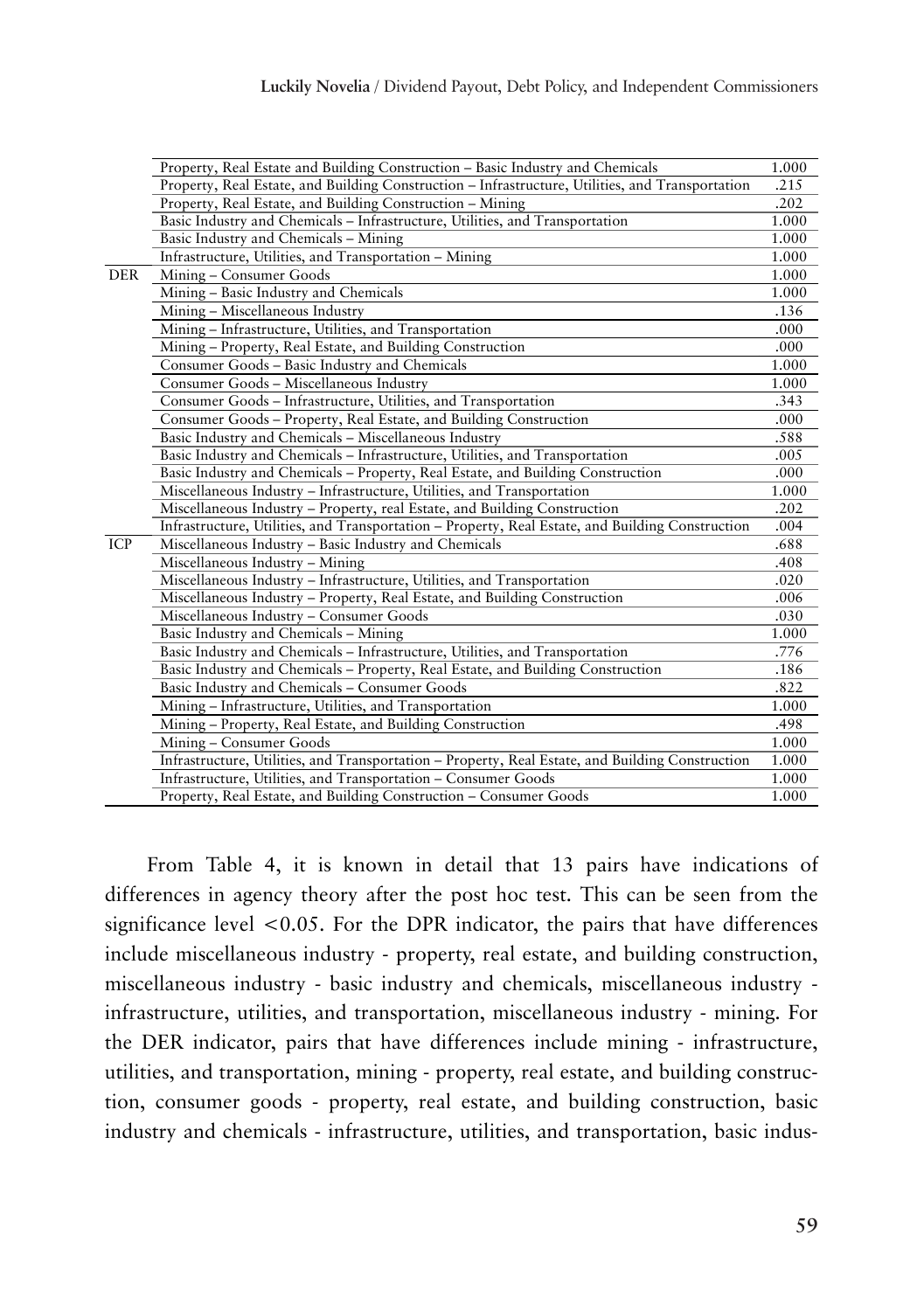try and chemicals - property, real estate, and building construction, and infrastructure, utilities and transportation - property, real estate, and building construction. For the ICP indicator, partners who have differences include miscellaneous industry - infrastructure, utilities, and transportation, miscellaneous industry - property, real estate, and building construction, and miscellaneous industry - consumer goods.

### **Analysis of Agency Theory Indication**

The analysis of agency theory indications was carried out using the scoring method. A score of 1 is awarded if there is an indication of agency theory. For the DPR indicator, it is said to be indicated if you find dividend payments in the category of into loss making but with a positive amount of free cash flow. This indication still does not consider the reasons or the backgrounds for BUMN to not distribute dividends due to business expansion or other matters due to liquidity. For the DER indicator, it is said to be indicated if you find DER in the poor category with positive free cash flow. For the PKI indicator, it is said to be indicated if it finds that the proportion of independent commissioners does not meet the Jakarta Stock Exchange (BEJ) Securities Listing Regulations number IA concerning general provisions for listing of equity securities on the exchange which took effect from 1 July 2000 or a requirement from Bapepam-LK that listed companies on the IDX must meet the requirement for the number of independent commissioners to be at least 30% of the total number of commissioners.

| Indicator               | Property, Real Estate, and Building Construction |    |             |      |             |  |
|-------------------------|--------------------------------------------------|----|-------------|------|-------------|--|
|                         | ADHI                                             | РP | <b>WIKA</b> | WSKT | <b>PPRO</b> |  |
| <b>DPR</b> Total Score  |                                                  |    |             |      |             |  |
| <b>DER</b> Total Score  |                                                  |    |             |      |             |  |
| <b>ICP</b> Total Score  |                                                  |    |             |      |             |  |
| <b>Indication Total</b> |                                                  |    |             |      |             |  |
| <b>Total Sector</b>     |                                                  |    |             |      |             |  |

**Table 5 Score of Agency Theory Indication in Property, Real Estate, and Building Construction**

From Table 5 it is known that there is 1 BUMN that is indicated by agency theory in the property, real estate, and building construction sectors. The BUMN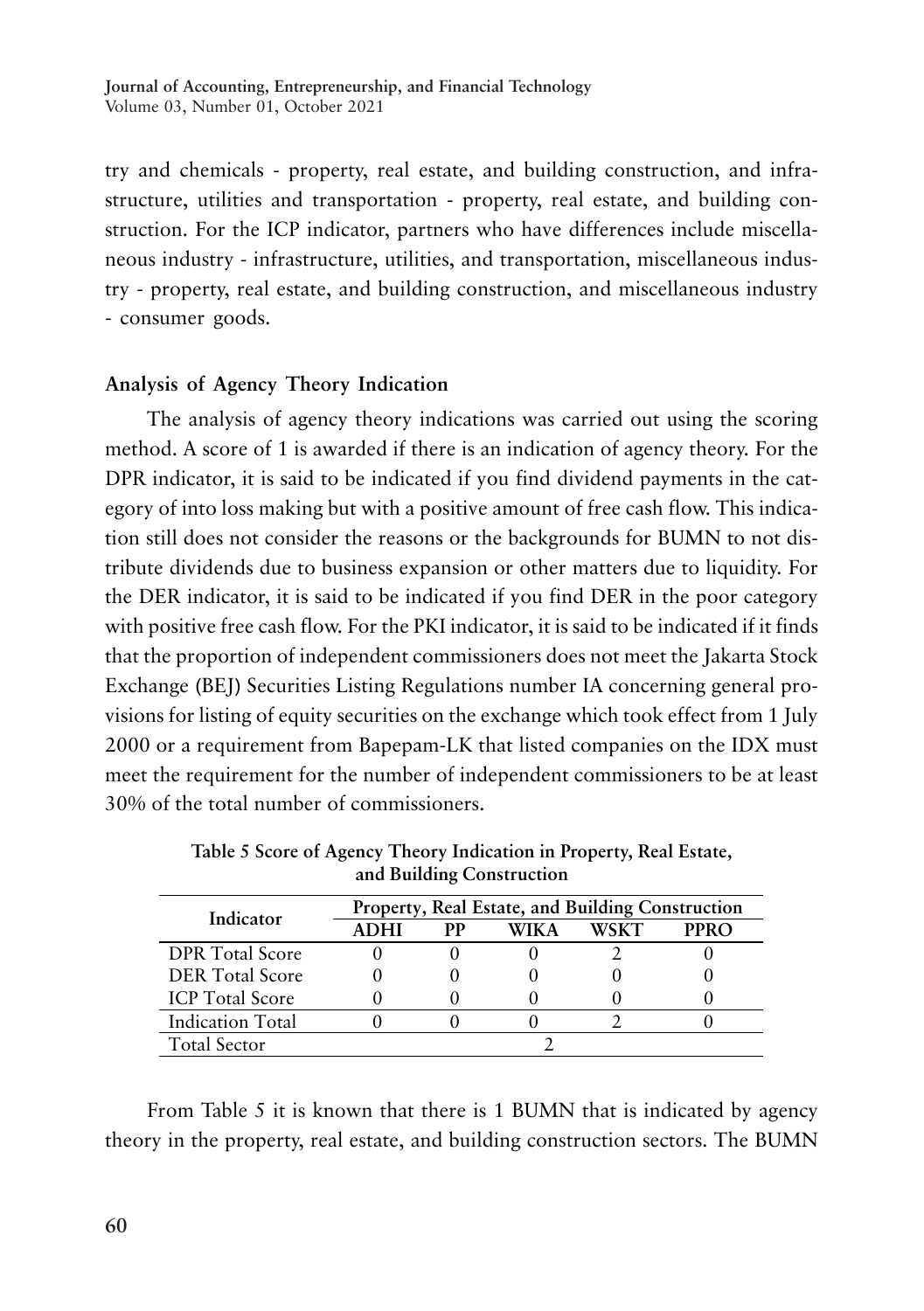that was indicated and found the highest indication was PT Waskita Karya Tbk. with a total score of 2 from the DPR indicator. This indication is because the DPR PT Waskita Karya Tbk. did not distribute dividends so that it is included in the category of into loss making but with positive free cash flow in 2010– 2011. This needs to be explored deeper for the reasons or background that PT Waskita Karya Tbk. did not distribute dividends during that period.

|                         |                    |       | Infrastructure, Utilities, |             |  |  |
|-------------------------|--------------------|-------|----------------------------|-------------|--|--|
| Indicator               | and Transportation |       |                            |             |  |  |
|                         | <b>TLKM</b>        | GIA A | ISMR                       | <b>PGAS</b> |  |  |
| <b>DPR</b> Total Score  |                    |       |                            |             |  |  |
| <b>DER</b> Total Score  |                    |       |                            |             |  |  |
| <b>ICP</b> Total Score  |                    |       |                            |             |  |  |
| <b>Indication Total</b> |                    |       |                            |             |  |  |
| Sector Total            |                    |       |                            |             |  |  |

| Table 6 Score of Agency Theory Indication in Infrastructure, Utilities, |  |
|-------------------------------------------------------------------------|--|
| and Transportation                                                      |  |

From Table 6, it is known that there are 3 BUMNs indicated by agency theory in the infrastructure, utilities, and transportation sectors. The indicated BUMNs are PT Telkom Indonesia Tbk., PT Garuda Indonesia Tbk., and PT Perusahaan Gas Negara Tbk. The BUMN with the highest indication is PT Telkom Indonesia Tbk. with a total score of 9 from the DER indicator. This is because the debt held is smaller than equity so that DER is in the poor category but with positive free cash flow in the 2011–2019 period. High free cash flow has the potential to trigger agency conflicts and by increasing debt, companies can reduce agency costs by shifting monitoring to creditors.

| Indicator               | Mining       |             |             |       |  |
|-------------------------|--------------|-------------|-------------|-------|--|
|                         | <b>ANTAM</b> | <b>PTRA</b> | <b>TINS</b> | EI SA |  |
| <b>DPR</b> Total Score  |              |             |             |       |  |
| <b>DER</b> Total Score  |              |             |             |       |  |
| <b>ICP</b> Total Score  |              |             |             |       |  |
| <b>Indication Total</b> |              |             |             |       |  |
| Sector Total            |              |             |             |       |  |

**Table 7 Score of Agency Theory Indication in Mining**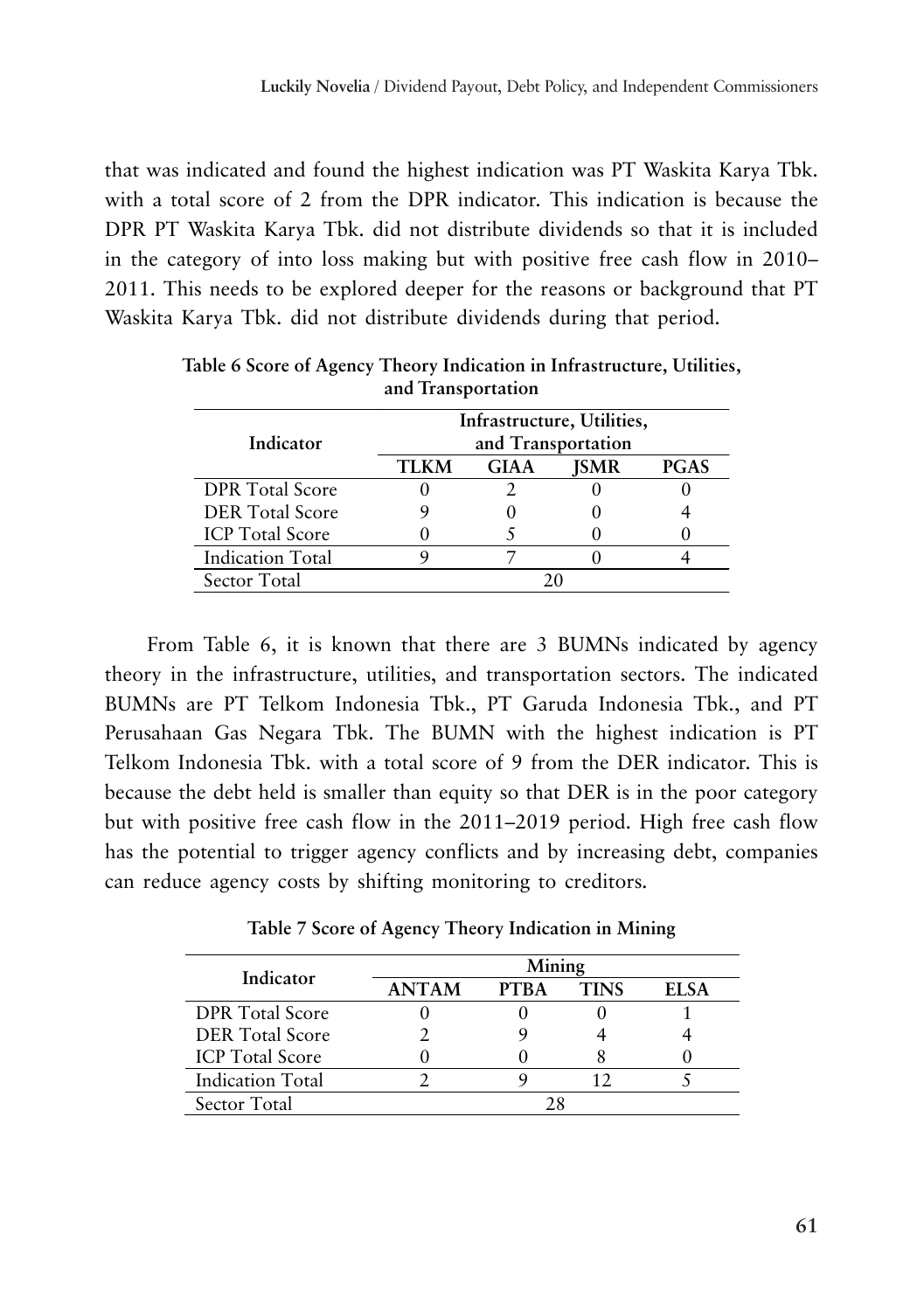From Table 7 it is known that there are 4 BUMNs indicated by agency theory in the mining sector. The indicated BUMNs are PT Aneka Tambang, PT Bukit Asam Tbk., PT Timah (Persero) Tbk., and PT Elnusa Tbk. The BUMN with the highest indication of agency theory is PT Timah (Persero) Tbk. with a total score of 12 from the DER and PKI indicators. This is because the debt held is smaller than equity, so that DER is in the poor category but with positive free cash flow in 2010, 2012, and 2015-2016. The high free cash flow has the potential to cause companies to spend unnecessary expenses resulting in inefficiency. Apart from the DER indicator, PT Timah (Persero) Tbk. is indicated by the PKI indicator because the proportion of independent commissioners who did not meet the rules is less than 30% in 2010–2014 and 2017–2019.

| Indicator              | <b>Basic Industry and Chemicals</b> |      |             |      |             |
|------------------------|-------------------------------------|------|-------------|------|-------------|
|                        | <b>SMGR</b>                         | KRAS | <b>SMRR</b> | WSBP | <b>WTON</b> |
| <b>DPR</b> Total Score |                                     |      |             |      |             |
| <b>DER</b> Total Score |                                     |      |             |      |             |
| <b>IL Total Score</b>  |                                     |      |             |      |             |
| Indication Total       |                                     |      |             |      |             |
| Sector Total           |                                     |      |             |      |             |

**Table 8 Score of Agency Theory Indication in Basic Industry and Chemicals**

From Table 8, it is known that there are 5 BUMNs indicated by agency theory in the Basic Industry and Chemicals sector. The indicated SOEs are PT Semen Indonesia Tbk., PT Krakatau Steel Tbk., PT Semen Baturaja Tbk., PT Waskita Beton Precast Tbk., and PT Wijaya Karya Beton Tbk. The BUMN with the highest indication of agency theory is PT Semen Baturaja Tbk. with a total score of 13 from the indicators of DPR, DER, and PKI. The indication in the DPR indicator occurs because PT Semen Baturaja Tbk. did not distribute dividends so that it is included in the category of into loss making but with positive free cash flow in 2010–2012. The indication in the DER indicator occurs because the debt held is smaller than equity so that DER is in the poor category but with positive free cash flow in 2010–2012 and 2014. The indication in the PKI indicator occurs because the proportion of independent commissioners did not meet the rules, which is less than 30% in 2010–2014 and 2017.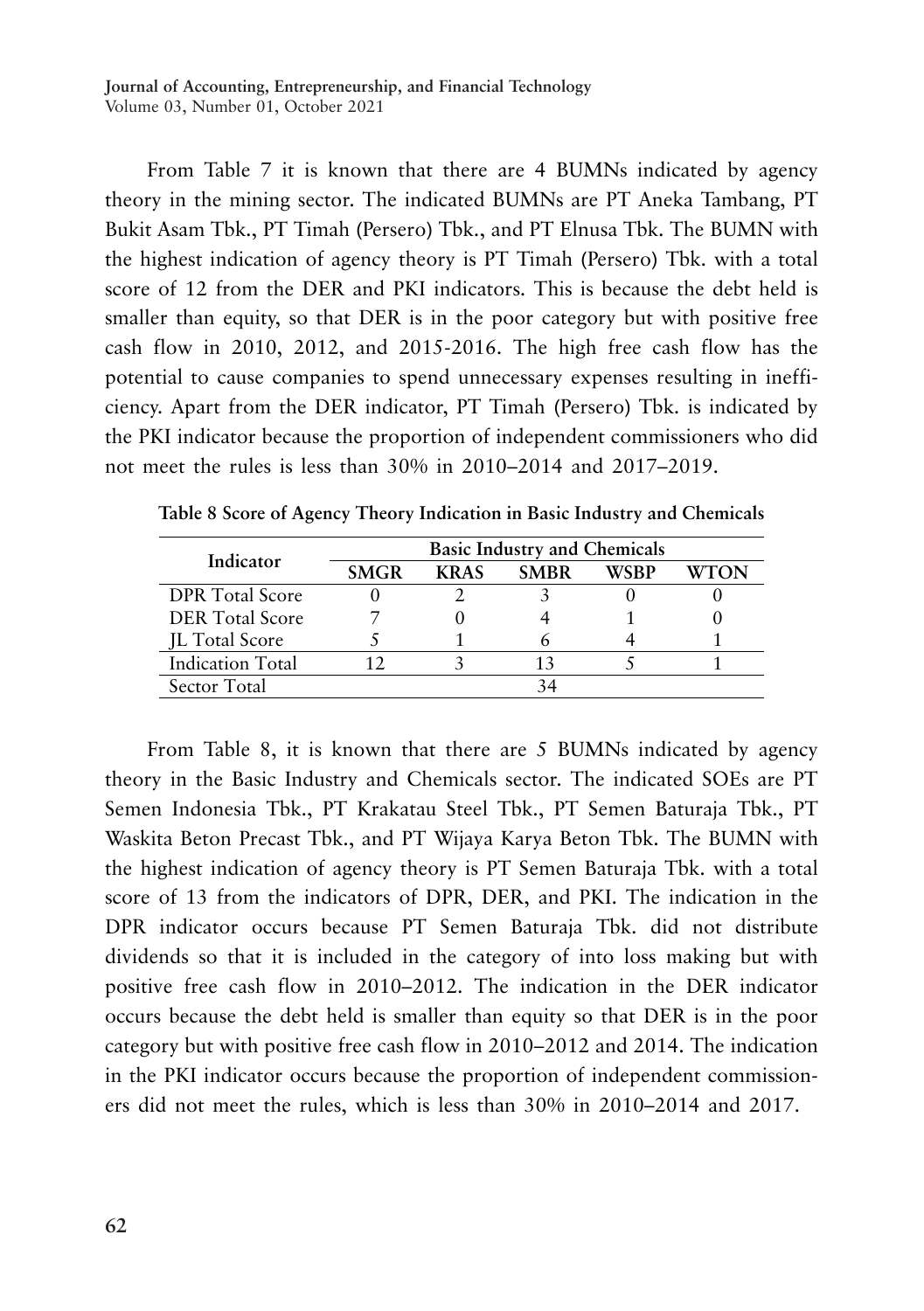| III IVIISUUHAIIUUUS IIIUUSII Y |                             |  |  |  |
|--------------------------------|-----------------------------|--|--|--|
| Indicator                      | Miscellaneous Industry      |  |  |  |
|                                | <b>INDF</b>                 |  |  |  |
| <b>DPR</b> Total Score         |                             |  |  |  |
| <b>DER</b> Total Score         | $\mathcal{D}_{\mathcal{A}}$ |  |  |  |
| <b>ICP</b> Total Score         | 5                           |  |  |  |
| Indication Total               | 14                          |  |  |  |
| Sector Total                   | 14                          |  |  |  |

| Table 9 Score of Agency Theory Indication |
|-------------------------------------------|
| in Miscellaneous Industry                 |

From Table 9 it is known that there are 1 BUMN which is indicated by agency theory in the Miscellaneous Industry sector. The BUMN indicated by the highest agency theory is PT Indofarma Tbk. with a total score of 14 from the indicators of DPR, DER, and PKI. The indication in the DPR indicator occurs because PT Indofarma Tbk. did not distribute dividends so that it is included in the category of into loss making but with positive free cash flow in 2010–2012, 2014–2015, 2017, and 2019. The indication in the DER indicator occurs due to the debt hekd is smaller compared to equity, so DER is in the unfavorable category but with positive free cash flow in 2011–2012. The indication in the PKI indicator occurs because the proportion of independent commissioners did not meet the rules, specifically less than 30% in 2010–2014.

| Indicator               | Consumer Goods |
|-------------------------|----------------|
|                         | <b>KAFF</b>    |
| <b>DPR</b> Total Score  |                |
| <b>DER</b> Total Score  |                |
| <b>ICP</b> Total Score  | $\mathcal{D}$  |
| <b>Indication Total</b> |                |
| Sector Total            |                |

| Table 10 Score of Agency Theory Indication<br>in Consumer Goods |
|-----------------------------------------------------------------|
|-----------------------------------------------------------------|

From Table 10, it is known that there is 1 BUMN indicated by agency theory in the Consumer Goods sector. The BUMN indicated by the highest agency theory is PT Kimia Farma Tbk. with a total score of 7 from the indicators of DPR, DER, and PKI. The indication in the DPR indicator occurs because PT Indofarma Tbk. did not distribute dividends so that it is included in the category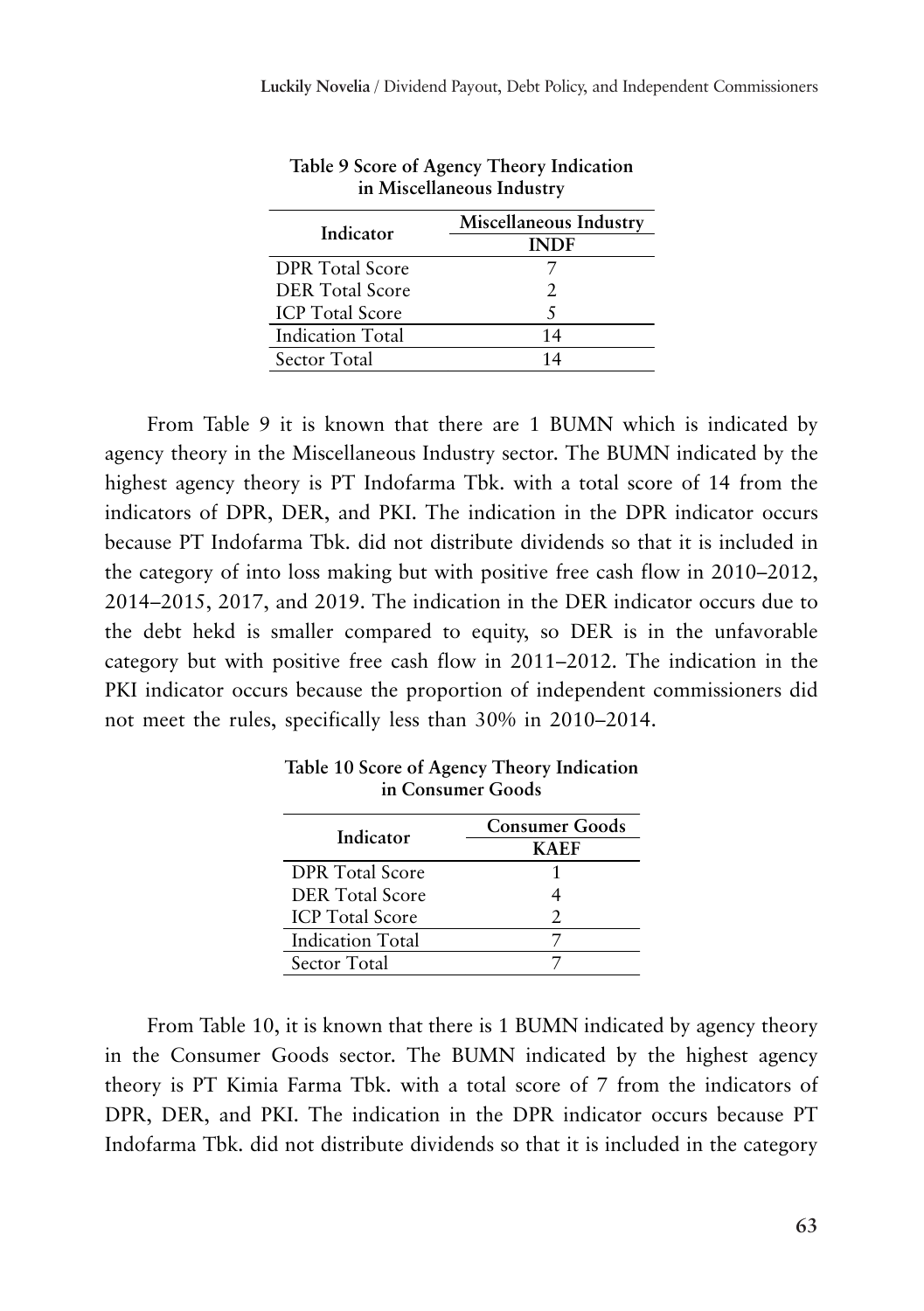of into loss making but with positive free cash flow in 2010. The indication in the DER indicator occurs because the debt held is smaller than equity so that DER is in the unfavorable category. but with positive free cash flow in 2010– 2013. The indication in the PKI indicator occurs because the proportion of independent commissioners did not comply with the rules, which is less than 30% in 2016–2017.

## **DISCUSSION**

From the data that has been processed in this study, it is known that there are differences in indication of agency theory in non-financial SOEs in the sectors. Property, real estate and building construction, infrastructure, utilities and transportation, mining, basic industry and chemicals, miscellaneous industry, and consumer goods industry uses the dividend payout ratio, debt-to-equity ratio, and proportion of independent commissioners.

The difference in dividend payout indicators is supported by previous research which states that there are BUMNs that are motivated to pay higher dividends and there are also BUMNs that state the failure of several BUMNs to pay dividends which causes the burden on the national budget to increase (Setiawan, 2016; Al-Najjar & Kilincarslan, 2016). This is also in line with research conducted by Le & Le (2020), which stated that there are differences in dividend payments between companies and government ownership. With the difference in dividend payments to BUMN, there are also different indications for agency theory using the dividend payout indicator. According to Rodoni & Ali (2010) in Bahri (2018), this difference in dividend payments is influenced by good corporate governance, profitability, liquidity, free cash flow, company size, leverage, collateral assets, and institutional ownership.

Differences in debt policy indicators are influenced by different business risks between SOEs. This is in line with the statement of Suhartatik & Budiarti (2018), which stated that debt policy is influenced by business risk, therefore companies with high risk tend to be careful and avoid using high amounts of debt. In addition, the proportion of pledged assets, profitability, and growth opportunity for each different BUMN is the cause of differences in debt policy (Dewi & Suryani, 2020).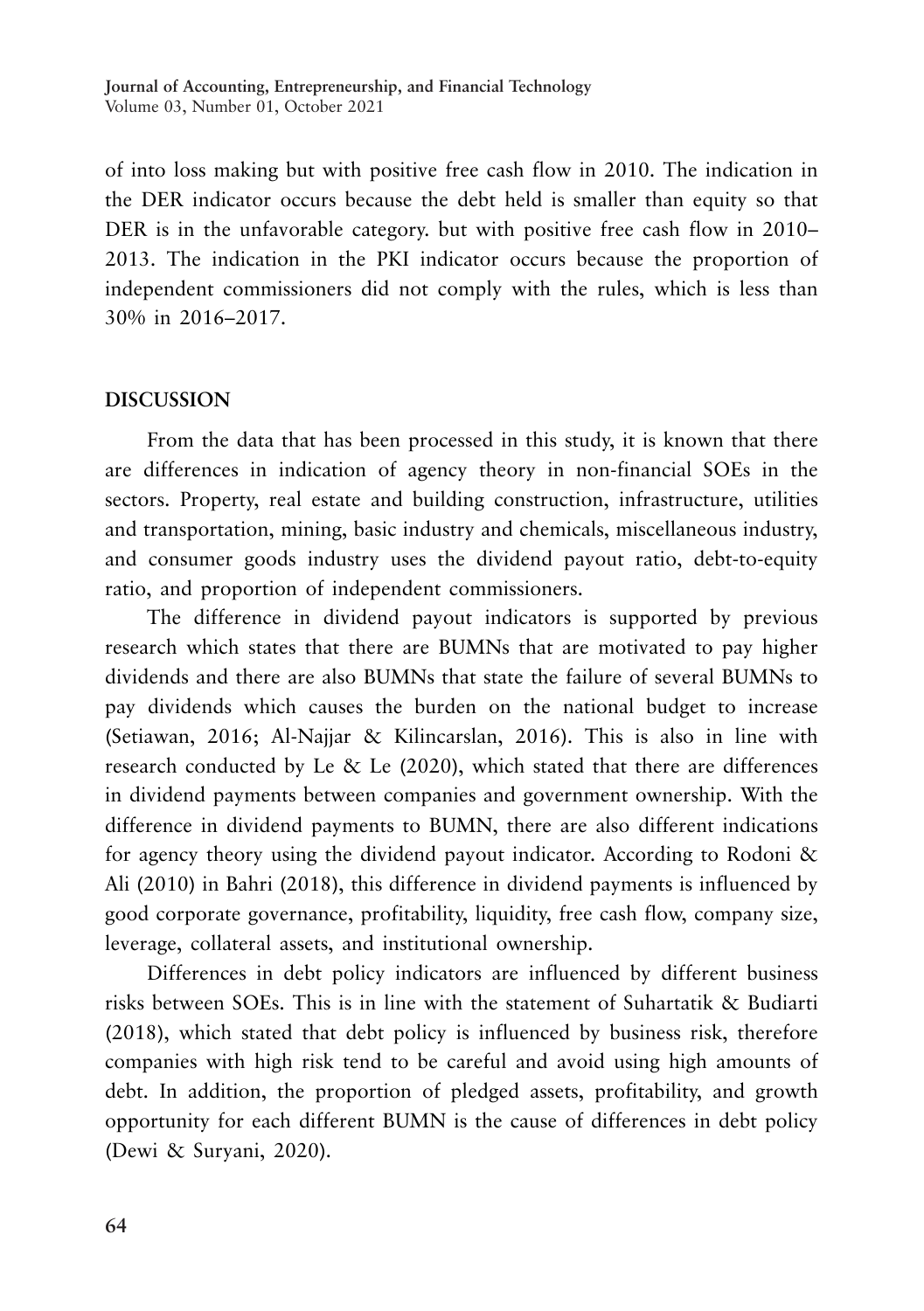For the indicator of the proportion of independent commissioners, the difference is influenced by management decisions regarding the proportion of independent commissioners. According to Fadillah (2017), the independent commissioner board has an important role to oversee the running of the company so that it can be said that independent commissioners play a role in the implementation of corporate governance. It is known that in the research of Natapermana et al. (2020), there are differences in the implementation of Good Corporate Governance in BUMN. This is in line with the difference in the proportion of independent commissioners in BUMN.

From the analysis of agency theory indications using the method scoring, there are 15 out of 20 BUMNs in the sample that are indicated by agency theory. BUMN with an indication of agency theory has the potential for agency conflicts to occur in their internal management. This agency conflict has the potential to lead to dysfunctional behavior, fraud, and income smoothing. This, of course, will be detrimental to investors and the government if this happens. This is in line with previous research which stated that agency conflicts have an impact on earnings management (Mulumbot & Sumanti, 2020; Nurvita, 2020; Manurung & Syafruddin, 2020).

It is important to note that BUMN certainly has considerations regarding the decision to distribute dividends, debt policy, and the proportion it owns. Certain BUMNs may not distribute their dividends with consideration of business expansion or liquidity. Therefore, it is necessary to examine deeper the indication of this agency theory by considering the reasons for the BUMN decision.

Of the 6 sectors sampled in this study, it is known that basic industry and chemicals have the highest indication of agency theory. The highest indication comes from the PKI indicator so that it can be concluded that BUMN in the sector basic industry and chemicals still does not meet the provisions of the Jakarta Stock Exchange Listing Regulation 14 (BEJ) number IA concerning general provisions for listing of equity securities on the exchange which took effect from 1 July 2000 or Bapepam-LK which stipulates that companies listed on the IDX must meet the requirement in the number of independent commissioners being at least 30% of the total number of commissioners.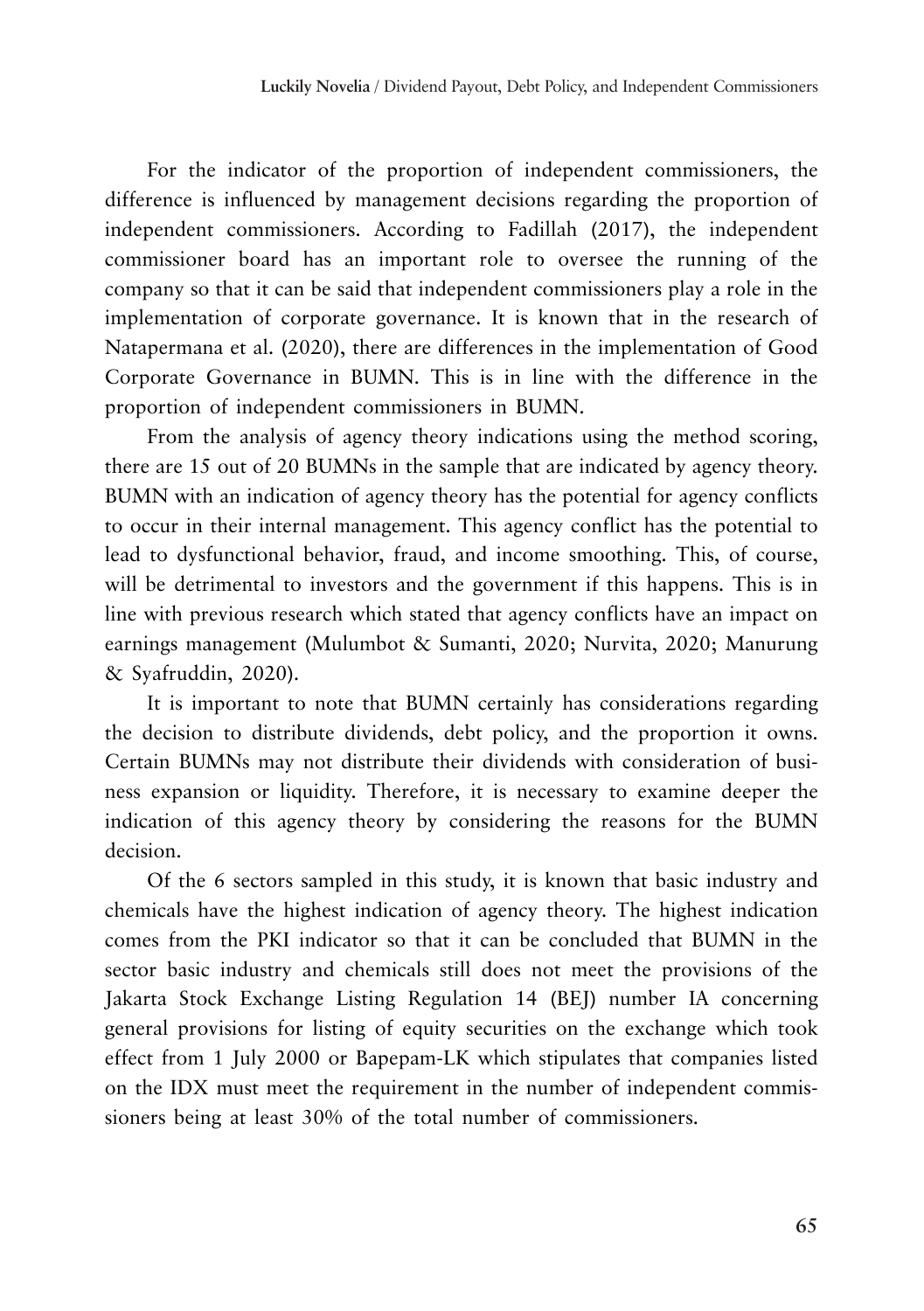With the proportion of independent commissioners not being fulfilled, it is indicated that the functions of monitoring and controlling the management are not going well. This is in line with the statement of Jensen & Meckling  $(1976)$ , that higher the proportion of independent commissioners will reduce the chance of agency conflict. So, it can be concluded that if the proportion of independent commissioners is low, it is suspected that there could be potential for agency conflict in management.

Of the 20 BUMN that were sampled in this study, there were 6 BUMNs with the highest indication of agency theory, namely PT Waskita Karya Tbk., PT Telkom Indonesia Tbk., PT Timah (Persero) Tbk., PT Semen Baturaja, PT Indofarma Tbk., and PT Kimia Farma Tbk. There needs to be a deeper investigation in the BUMN regarding the indication of agency theory. It should be noted, however, that this research still has not considered the background of the BUMN in making decisions regarding dividend payments, debt policy, and the proportion of independent commissioners.

It is known that there are several BUMNs indicated by the DPR indicators for a certain period such as PT Waskita Karya Tbk., PT Garuda Indonesia Tbk., PT Elnusa Tbk., PT Krakatau Steel Tbk., PT Semen Baturaja, PT Indofarma Tbk., and PT Kimia Farma Tbk. which are included in the category of into loss making but with positive free cash flow, indicating agency theory. However, it should be noted that dividend payments are not mandatory for a company. However, it can be used as consideration for investment decisions. The analysis of agency theory indications in this study uses the DPR which is compared to free cash flow because high free cash flow tends to be prone to potential business inefficiency and agency conflicts. In line with Jensen's (1986) statement, dividends can be used as a tool to reduce agency conflicts in the company.

It is known that there are several BUMNs indicated by the DER indicator for a certain period, namely, PT Telkom Indonesia Tbk., PT Perusahaan Gas Negara Tbk., PT Aneka Tambang Tbk., PT Bukit Asam Tbk., PT Timah (Persero) Tbk., PT Elnusa Tbk., PT Semen Indonesia Tbk., PT Semen Baturaja Tbk., PT Waskita Beton Precast Tbk., PT Wijaya Karya Beton Tbk., PT Indofarma Tbk., and PT Kimia Farma Tbk. This happens because the amount of debt is smaller than the company's equity. It can be concluded that companies indicated by the DER indicator still use equity as majority funding. The role of debt in agency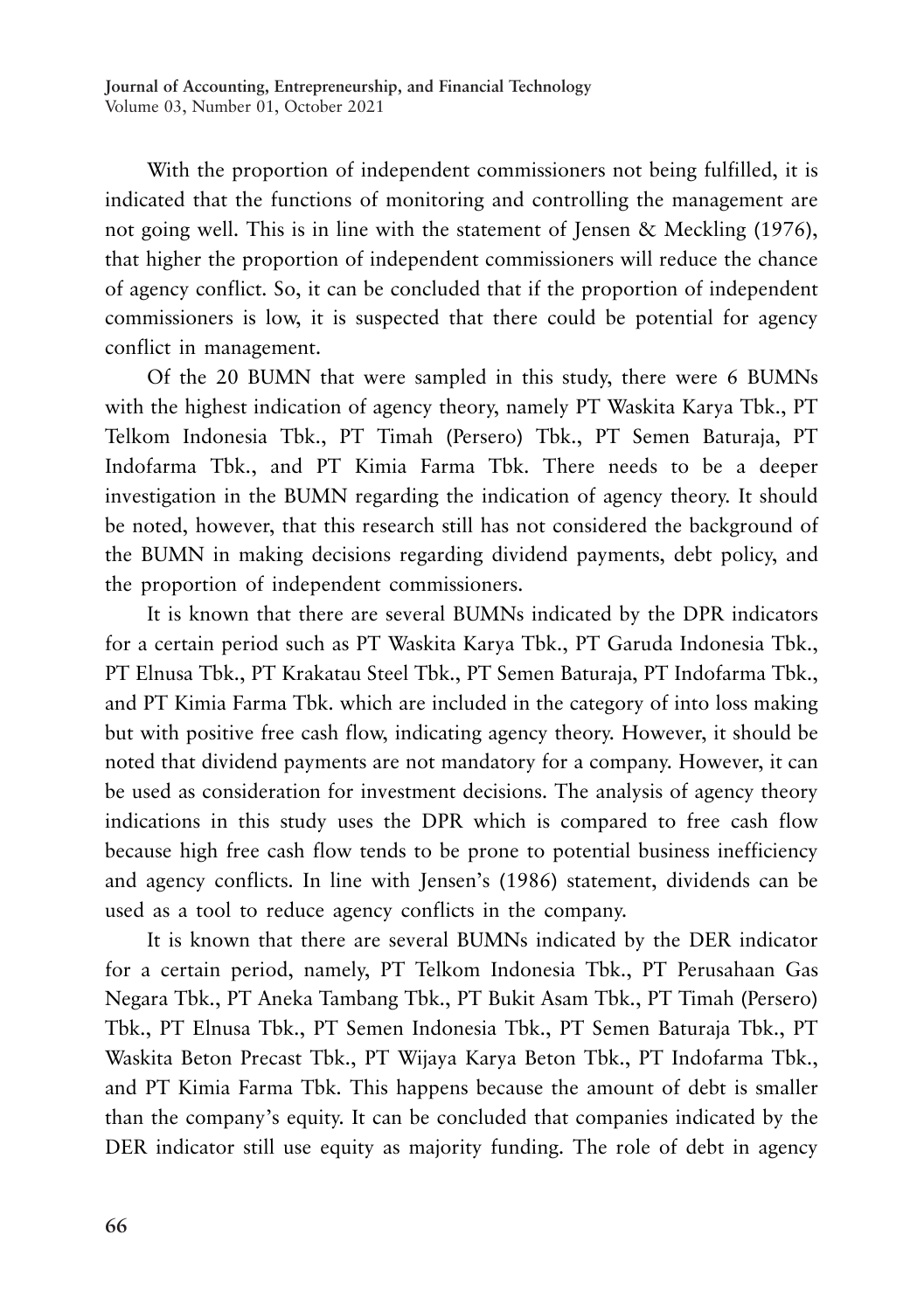theory is as a supervisor from external parties, namely creditors so that it can be concluded that the greater the debt, the greater the supervision exercised by creditors on a business. This can reduce the potential for agency conflicts in management because management should pay off its debts and if it fails to pay off its debts it will affect its reputation.

It is known that there are several BUMNs indicated by the PKI indicator for a certain period, namely, PT Garuda Indonesia Tbk., PT Timah (Persero) Tbk., PT Semen Indonesia Tbk., PT Krakatau Steel Tbk., PT Semen Baturaja Tbk., PT Waskita Beton Precast Tbk., PT Wijaya Karya Beton Tbk., PT Indofarma Tbk., and PT Kimia Farma Tbk. This indication of the PKI indicator occurs because the company has not fulfilled the rules applied by Bapepam-LK regarding the minimum proportion of independent commissioners, which is 30% of the total board of commissioners. This is done to optimize the functions of monitoring and controlling in the company by parties not affiliated with management, other members of the board of commissioners, and controlling shareholders and should be free from other business relationships that affect their ability to act independently and for the benefit of the company (National Committee on Policy Good Corporate Governance, 2006). Companies that have not fulfilled the proportion of independent commissioners according to the regulations are allegedly not getting the monitoring and controlling functioning at a maximum level.

#### **Conclusion and Implication**

Based on the research that has been done, all hypotheses are accepted as there are differences in the indication of agency theory in the non-financial sector SOEs. These differences are due to differences in dividend distribution decisions taken by each SOE, differences in decisions on debt policies made by SOEs, and differences in decisions regarding the number of independent commissioners in a certain period.

Sectors that have the highest indication are basic industry and chemicals and BUMN, the SOEs that have the highest indication of agency theory are PT Waskita Karya Tbk., PT Telkom Indonesia Tbk., PT Timah Tbk., PT Semen Baturaja, PT Indofarma Tbk., and PT Kimia Farma Tbk.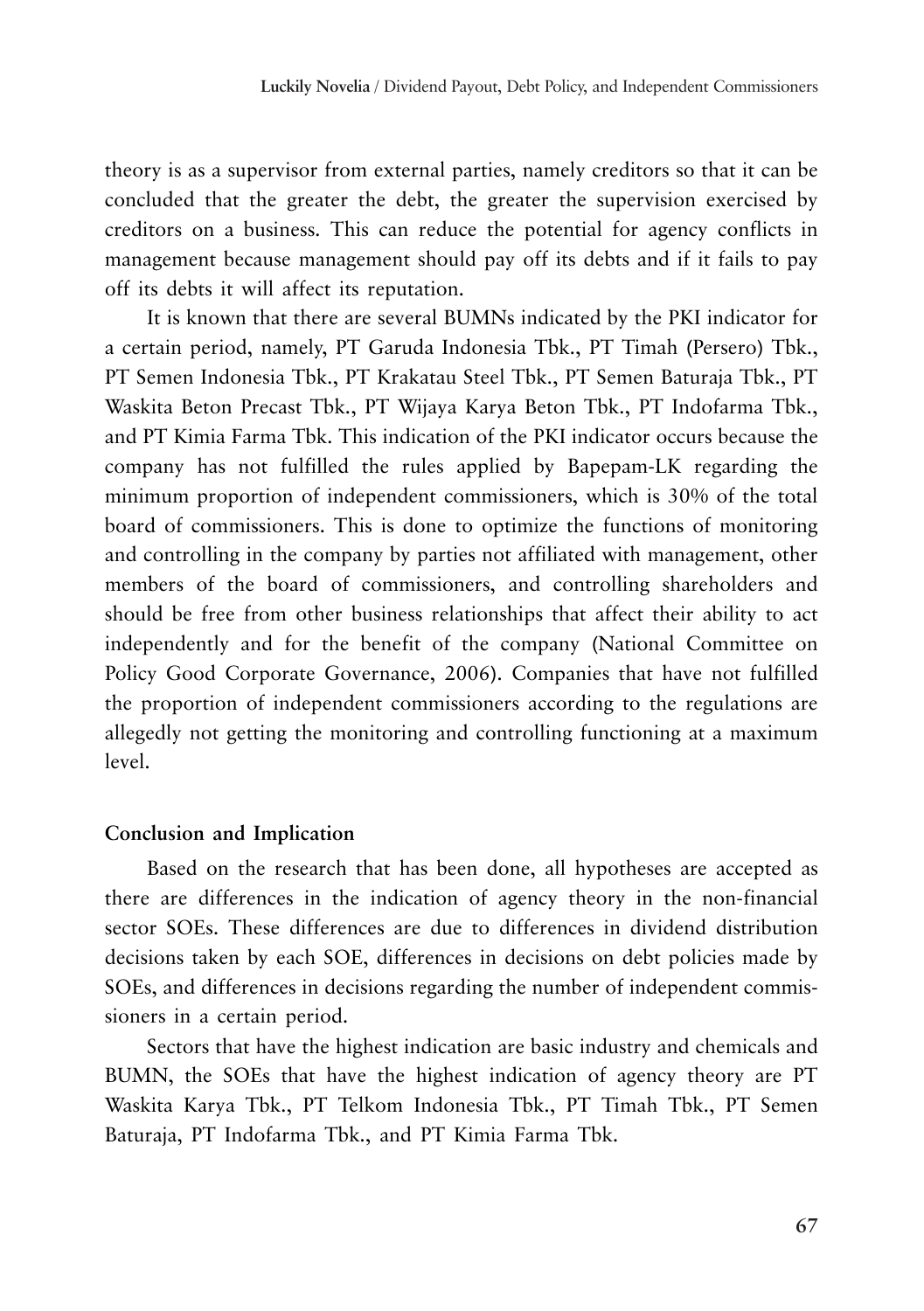Investors are expected to consider investment decisions using agency theory indications. BUMN with an indication of agency theory has the potential for risks that can harm investors, such as income smoothing, earnings management, or corruption in SOE. Therefore, investors need to be careful in investing in SOEs that have indications of the agency. An in-depth fundamental analysis is needed for investors to finally decide to invest in SOE which is indicated by agency theory to be able to find out the risk of the SOE.

Likewise, the government needs to provide more supervision for SOEs indicated by agency theory to mitigate things that can harm the state. What the regulator (Bursa Efek Indonesia/Indonesia Stock Exchange) could do is to conduct regular reviews regarding whether the company has complied with applicable regulations, such as rules regarding the proportion of independent commissioners, so that the monitoring and controlling functions run well. Authorized state institutions need to consider the indication of agency theory into assessment and evaluation to judge the performance and risk of potential agency conflicts in SOE. By doing this, it can detect earlier the things that might happen to mitigate the losses that may be experienced by the state.

As stated earlier, this study still analyzes the agency theory indication in general without considering the reasons or backgrounds of each SOE regarding dividend payment decisions, debt policy, and the proportion of independent commissioners. Therefore, comprehensive research is needed. It is also necessary to analyze the decision of each SOE to continue to distribute dividends when earnings per share are negative, the amount of debt is too large compared to its equity so that it can affect its liquidity, and whether the existing independent commissioners are in accordance with the definition of an independent commissioner according to the National Committee on Good Corporate Governance, which is not affiliated with management or other parties that can influence its independence.

### **REFERENCES**

Anggraeni, N. (2020). Gender, Komisaris Independen, Ukuran Dewan, Komite Audit, dan Pengungkapan Tanggung Jawab Sosial Perusahaan. *E-Jurnal Akuntansi*, *30*(7), 1827–1842.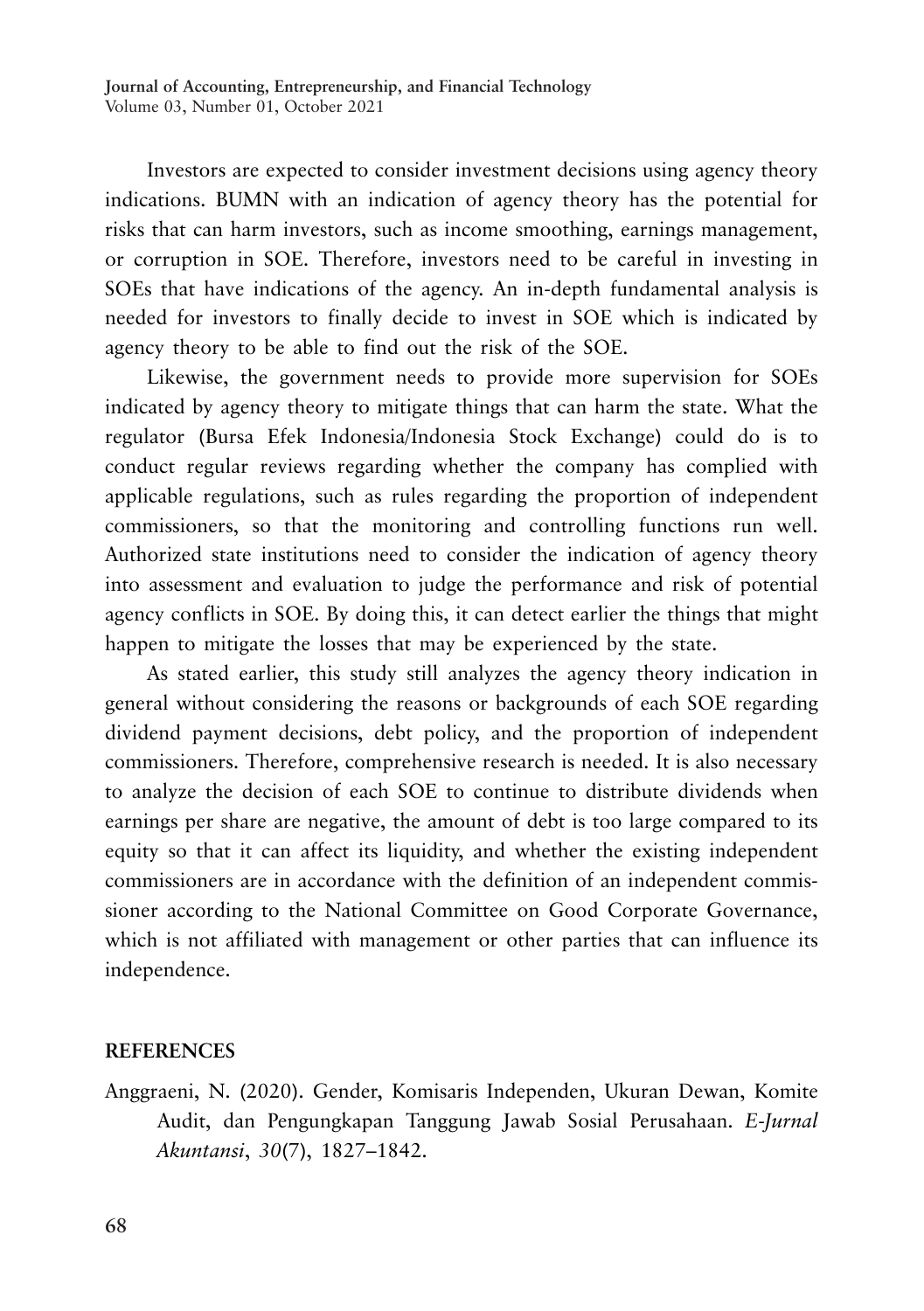- Abduh, M. M. & Rusliati, E. (2018). Mekanisme Good Corporate Governance terhadap Manajemen Laba dan Kinerja Keuangan. *Jurnal Riset Bisnis dan Manajemen*, *11*(2), 80–87.
- Al-Najjar, B. & Kilincarslan, E. (2016). The effect of ownership structure on dividend policy: evidence from Turkey*. Corporate Governance: The International Journal of Business in Society*, *16*(1), 135–161.
- Bahri, S. (2017). Faktor-Faktor yang Memengaruhi Kebijakan Dividen. JRAK: *Jurnal Riset Akuntansi dan Komputerisasi Akuntansi*, *8*(1), 63–84.
- Bosse, D. A. & Phillips, R. A. (2016). Agency Theory and Bounded Self-Interest. *Academy of Management Review*, *41*(2), 276–297.
- Dewi, A. P. & Suryani, A. W. (2020). Kebijakan Utang: Struktur Aset, Profitabilitas, dan Peluang Pertumbuhan. *Jurnal Bisnis dan Akuntansi*, *22*(2), 211–224.
- Dewi, N. M. S. S. & Latrini, M. Y. (2016). Pengaruh Cash Holding, Profitabilitas dan Reputasi Auditor pada Perataan Laba. *E-Jurnal Akuntansi Universitas Udayana*, *15*(3), 2378–2408.
- Eisenhardt, K. M. (1989). Agency Theory: An Assessment and Review. *Academy of Management Review*, *14*(1), 57–74.
- Fadillah, A. R. (2017). Analisis Pengaruh Dewan Komisaris Independen, Kepemilikan Manajerial dan Kepemilikan Institusional terhadap Kinerja Perusahaan yang Terdaftar di LQ45. *Jurnal Akuntansi*, *12*(1), 37–52.
- Farzan, Y. (2017). The role of corporate governance and dividend policy as an alignment mechanism to CEO compensation and firm's performance (*Doctoral Dissertation*, Universiti Utara Malaysia).
- Ghozali, Imam. 2018. *Aplikasi Analisis Multivariete dengan Program IBM SPSS25 (Edisi 9)*. Cetakan ke-IX. Semarang: Badan Penerbit Universitas Diponegoro.
- Hunardy, N. & Tarigan, J. (2017). Pengaruh Kepemilikan Pemerintah terhadap Kinerja Keuangan Melalui Dewan Komisaris Independen sebagai Variabel Intervening. *Business Accounting Review*, *5*(2), 601–612.
- Indonesia. Undang-Undang Badan Usaha Milik Negara, UU No. 19 Tahun 2003.
- Jensen, M. C. (1986). Agency Costs of Free Cash Flow, Corporate Finance, and Takeovers. *The American Economic Review*, *76*(2), 323–329.
- Jensen, M. C. & Meckling, W. H. (1976). Theory of the Firm: Managerial Behavior, Agency Costs, and Ownership Structure. *Journal of Financial Economics*, *3*(4), 305–360.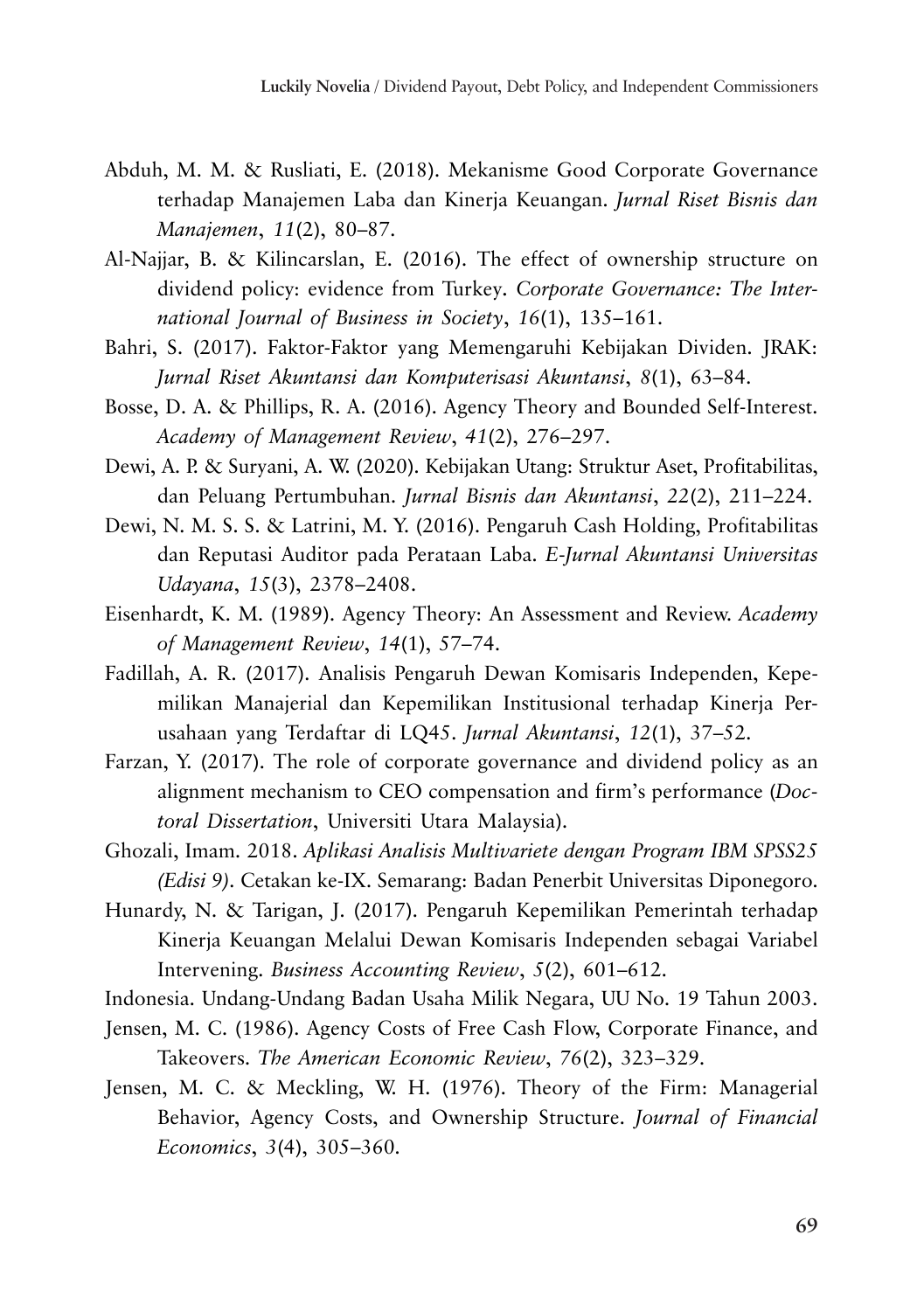- Kadir. (2015). *Statistika Terapan: Konsep, Contoh, dan Analisis Data dengan Program SPSS/Lisrel dalam Penelitian*, edisi Kedua. Jakarta: PT Rajagafindo Persada.
- Lai, E. K. S., Latiff, A. R. A., Keong, O. C., & Qun, T. C. (2020). The Impact of Free Cash Flow on Firm's Performance: Evidence from Malaysia. In: Bilgin M.H., Danis H., Demir E. (eds) Eurasian Economic Perspectives*. Eurasian Studies in Business and Economics*, *14*(1), 3–16.
- Linda, L., Lautania, M. F., & Arfandynata, M. (2017). Determinan Kebijakan Utang (Bukti Empiris pada Perusahaan yang Terdaftar di Bursa Efek Indonesia). *Jurnal Dinamika Akuntansi dan Bisnis, 4*(1), 91–112.
- Liviani, S., Mahadwartha, P. A., & Wijaya, L. I. (2016). Uji Model Keseimbangan Teori Keagenan: Pengaruh Kebijakan Utang dan Kebijakan Dividen Terhadap Kepemilikan Manajerial. DeReMa (Development Research of Management): *Jurnal Manajemen*, *11*(1), 102–120.
- Manurung, R. V. & Syafruddin, M. (2020). Pengaruh Tata Kelola Perusahaan terhadap Manajemen Laba Akrual. *Diponegoro Journal of Accounting, 9*(2), 1–9.
- Mulumbot, F. J. & Sumanti, E. (2020). Pengaruh Asimetri Informasi dan Mekanisme Tata Kelola Perusahaan terhadap Manajemen Laba. *Klabat Accounting Review*, *1*(1), 27–40.
- Nanggala, A. Y. A. (2020). The Free cash Flows, Management Ownership Dividend Policy and Debt Policy. *Jurnal Ekonomi Akuntansi dan Manajemen*, *19*(1), 30–44.
- Natapermana, I. L., Yadiati, W., & Nurhayati, E. (2020). Pengaruh Implementasi Good Corporate Governance dan Strategi Bisnis terhadap Kinerja Perusahaan: Studi Kasus BUMN di Indonesia Tahun 2013–2018. *Jurnal Maksipreneur: Manajemen, Koperasi, dan Entrepreneurship*, *9*(2), 153–172.
- Nurvita, T. (2020). Fraud Ditinjau dari Falsafah Sains dan Etika Bisnis Kasus Mega Korupsi PT Asuransi Jiwasraya. *ESENSI: Jurnal Manajemen Bisnis*, *23*(1), 30–41.
- Panda, B. & Leepsa, M. N. (2017). Agency Theory: Review of Theory and Evidence on Problems and Perspectives. *Indian Journal of Corporate Governance*, *10*(1), 74–95.